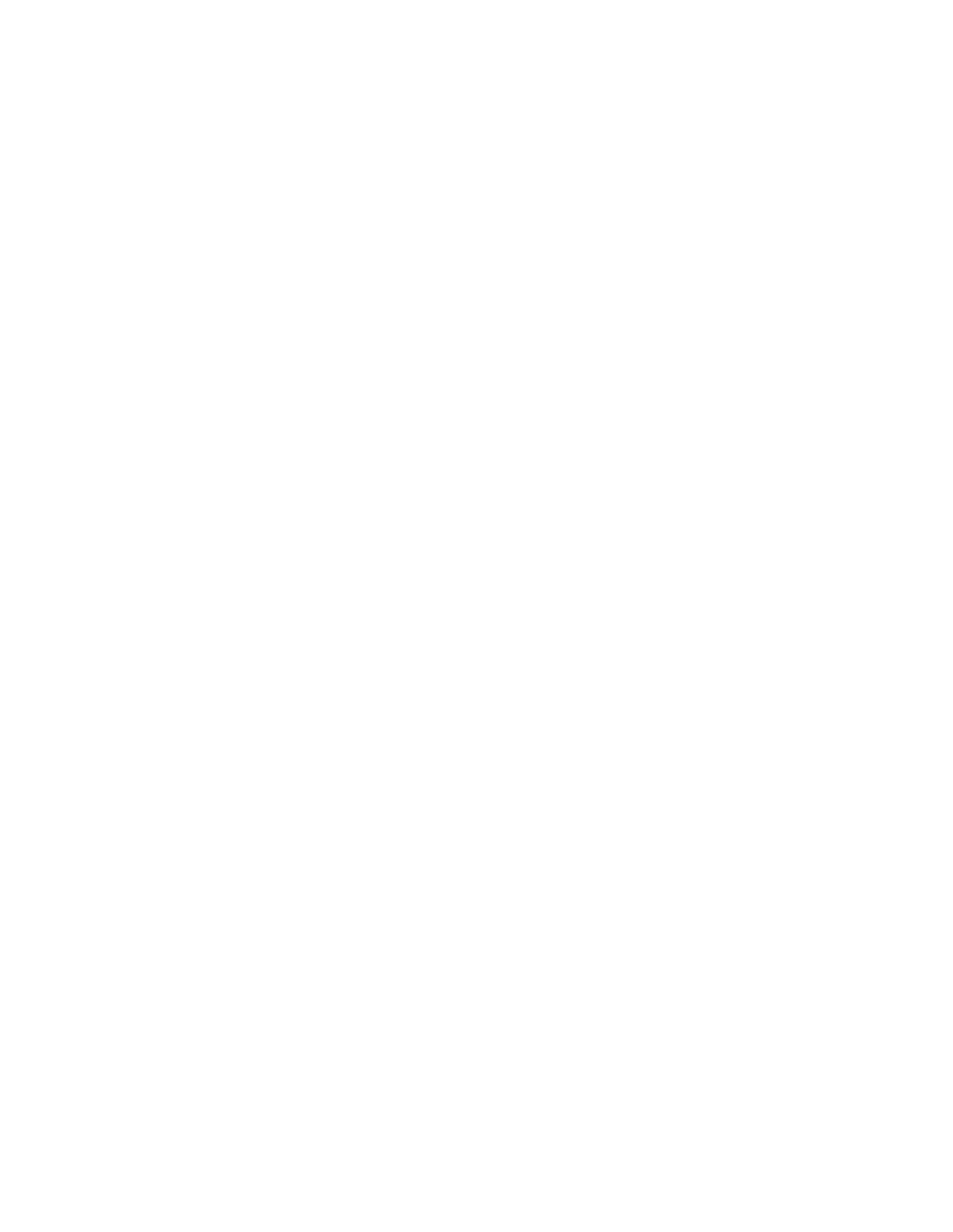## **Shoreline Master Program Update**  *SMP Critical Area Consistency Amendments* **October 28, 2013**

## **General Requirements 17.10.005 Definitions.**

For the purpose of this title, the following definitions shall apply:

"Activity" means any use conducted on a site.

"Agricultural activities" means the production of crops and/or raising or keeping livestock, including operation and maintenance of farm and stock ponds, drainage ditches, irrigation systems, and normal operation, maintenance and repair of existing serviceable agricultural structures, facilities or improved areas, and the practice of aquaculture. Forest practices regulated under Chapter 76.09 RCW and WAC Title 222 are not included in this definition.

"Animal containment area" means a site where three or more animal units are kept per acre, and/or where a high volume of waste material is deposited in quantities capable of impacting ground water resources.

"Animal unit" means the equivalent of 1,000 pounds of animal.

"Applicant" means a person, party, firm, corporation, or other legal entity that proposes a development on a site.

"Aquifer" means a saturated geologic formation that will yield a sufficient quantity of water to serve as a private or public water supply.

"Aquifer recharge area" means areas where the prevailing geologic conditions allow infiltration rates, which create a high potential for contamination of ground water resources or contribute significantly to the replenishment of ground water.

"Base flood" means the flood having a one percent chance of being equaled or exceeded in any given year, also referred to as the "100-year flood."

"Best Management Practices" means systems of practices and management measures that:

1. control soil loss and reduce water quality degradation caused by nutrients, animal waste, and toxins;

2. control the movement of sediment and erosion caused by land alteration activities;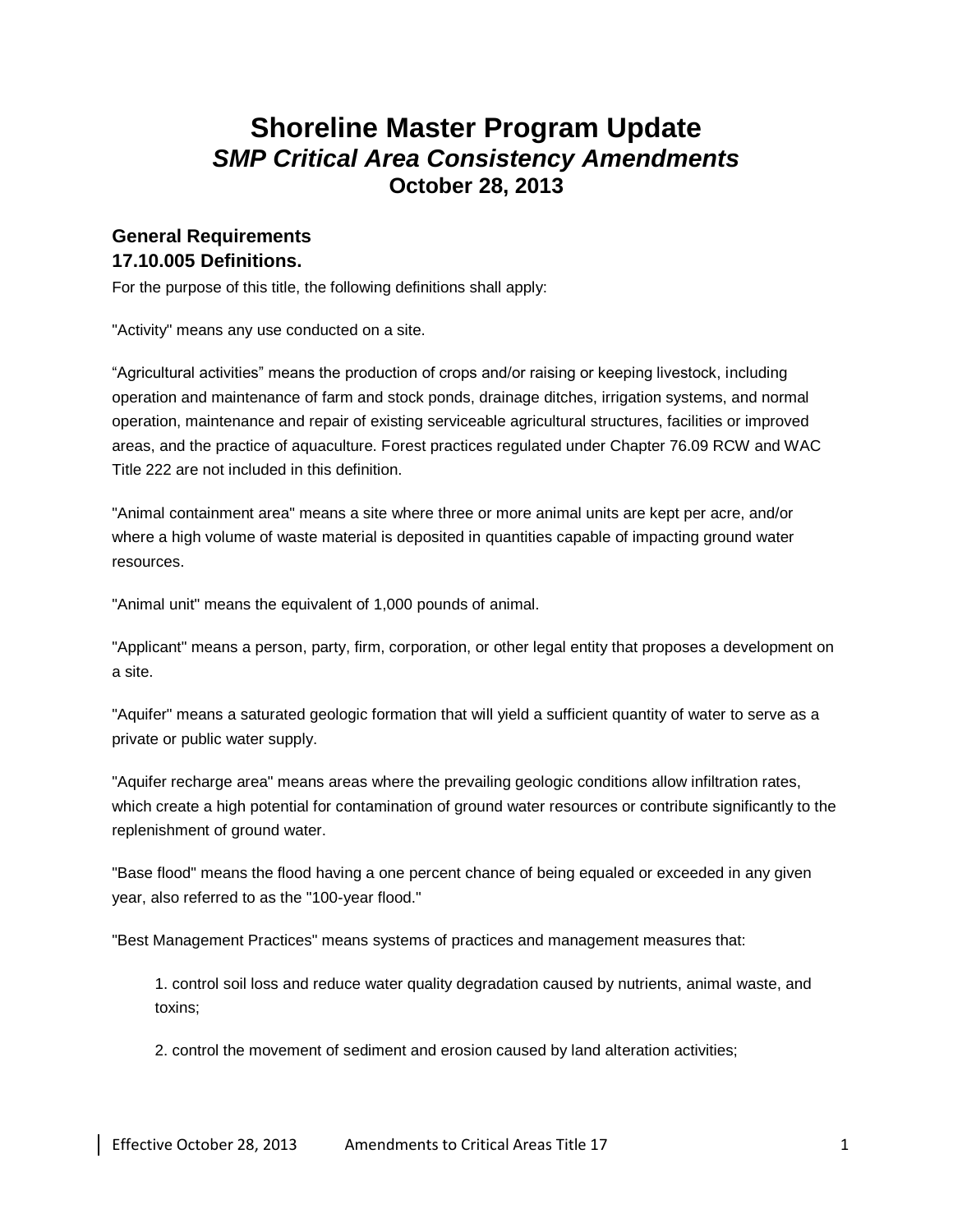3. minimize adverse impacts to surface and ground water quality, flow and circulation patterns; and

4. minimize adverse impacts to the chemical, physical and biological characteristics of a critical area.

"Buffer" means an area contiguous with a lleandslide hazard area, erosion hazard area, fish and wildlife habitat area or wetland, which that is required for the integrity, maintenance, function, and structural stability of the above referenced area.

"Building footprint" means the horizontal area measured within the outside of the exterior walls of the ground floor of all principal and/or accessory buildings on a lot.

"Class" means one of the wetland classes in the United States Fish and Wildlife Service (USFWS) December 1979 publication, Classification of Wetlands and Deep Water Habitats of the United States.

"Classification" means defining value and hazard categories to which critical areas will be assigned.

"Clearing" means the cutting, moving on site, or removal of standing or fallen timber; the removal or moving on site of stumps; or the cutting or removal of brush, grass, ground cover, or other vegetative matter from a site in a way which exposes the earth's surface of the site.

"Compensatory mitigation" means mitigation to compensate for loss of critical area functions due to regulated activities occurring within critical areas.

"Creation" means producing or forming a wetland through artificial means from an upland (non-wetland) site.

"Creek" means surface waters that flow into or become connected to other surface waters no less frequently than once per year. Creeks include natural waterways modified by man. Creeks do not include irrigation or roadside ditches, canals, operational spillways, storm or surface water runoff facilities or other entirely artificial watercourses, unless they are used by salmonids, are used to convey naturally occurring creeks or result from modification to a natural watercourse.

"Critical areas" means wetlands, flood hazard areas, fish and wildlife habitat areas, aquifer recharge areas, geologically hazardous areas and associated buffer areas.

"Degraded" means to have suffered a decrease in naturally occurring functions and values due to activities undertaken or managed by persons, on or off a site.

"Delineation" means a wetland study conducted in accordance with the Washington State Wetland Identification and Delineation Manual.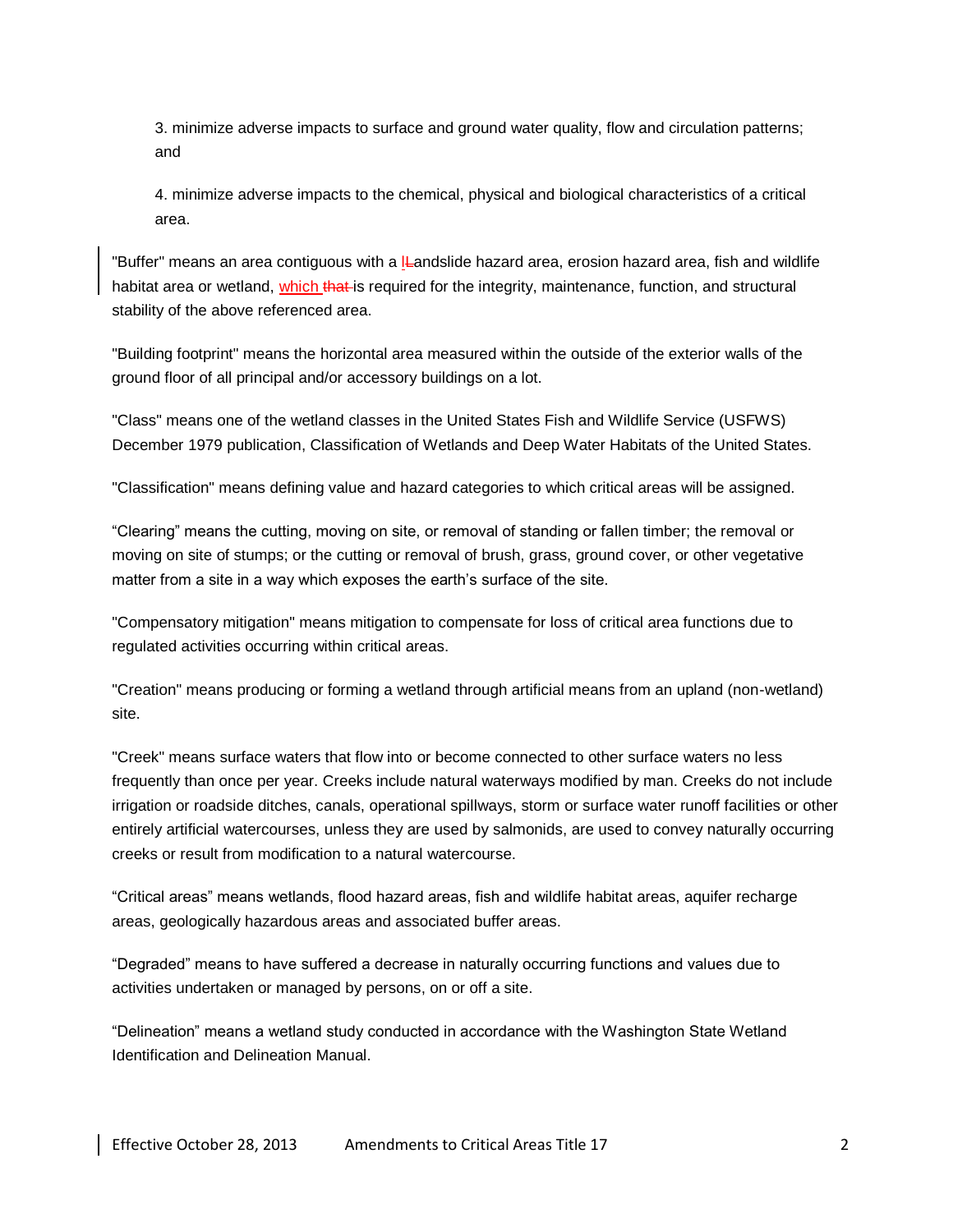"Delineation report" means a written document prepared by a wetland specialist, which includes data sheets, findings of the delineation and a site plan which identifies the wetland boundaries.

"Department" means the city of University Place planning and development services department-of community development.

"Development" means any manmade change to improved or unimproved real estate including but not limited to buildings or other structures, placement of manufactured homes/mobile homes, mining, dredging, clearing, filling, grading, stockpiling, paving, excavation, drilling, or the subdivision or short subdivision of property.

"Director" means the director of the planning and development services department-of community development or duly authorized designee.

"Drastic" means a model developed by the National Water Well Association and Environmental Protection Agency used to measure aquifer susceptibility.

"Enhancement" means actions performed to improve the condition of existing degraded wetlands and/or buffers so that the quality of wetland functions increases (e.g., increasing plant diversity, increasing wildlife habitat, installing environmentally compatible erosion controls, removing nonindigenous plant or animal species, removing fill material or solid waste).

"Erosion hazard areas" means those areas that because of natural characteristics, including vegetative cover, soil texture, slope, gradient, and rainfall patterns, or human-induced changes to such characteristics, are vulnerable to erosion.

"Existing" means those uses legally established prior to incorporation whether conforming or nonconforming.

"Fill/fill material" means a deposit of earth material, placed by human or mechanical means.

"Filling" means the act of placing fill material on any surface, including temporary stockpiling of fill material.

"Fish and wildlife habitat areas" means:

A. Areas which have a primary association with federally listed endangered, threatened or candidate species, and which, if altered, may reduce the likelihood that the species will maintain and reproduce over the long term, or

B. Areas that have been documented by WDF&W as habitat for state listed endangered or threatened species, or

C. Creeks listed in UPMC [17.25.040.](http://www.mrsc.org/mc/universityplace/UniversityPlace17/UniversityPlace1725.html#17.25.040)

Effective October 28, 2013 Amendments to Critical Areas Title 17 3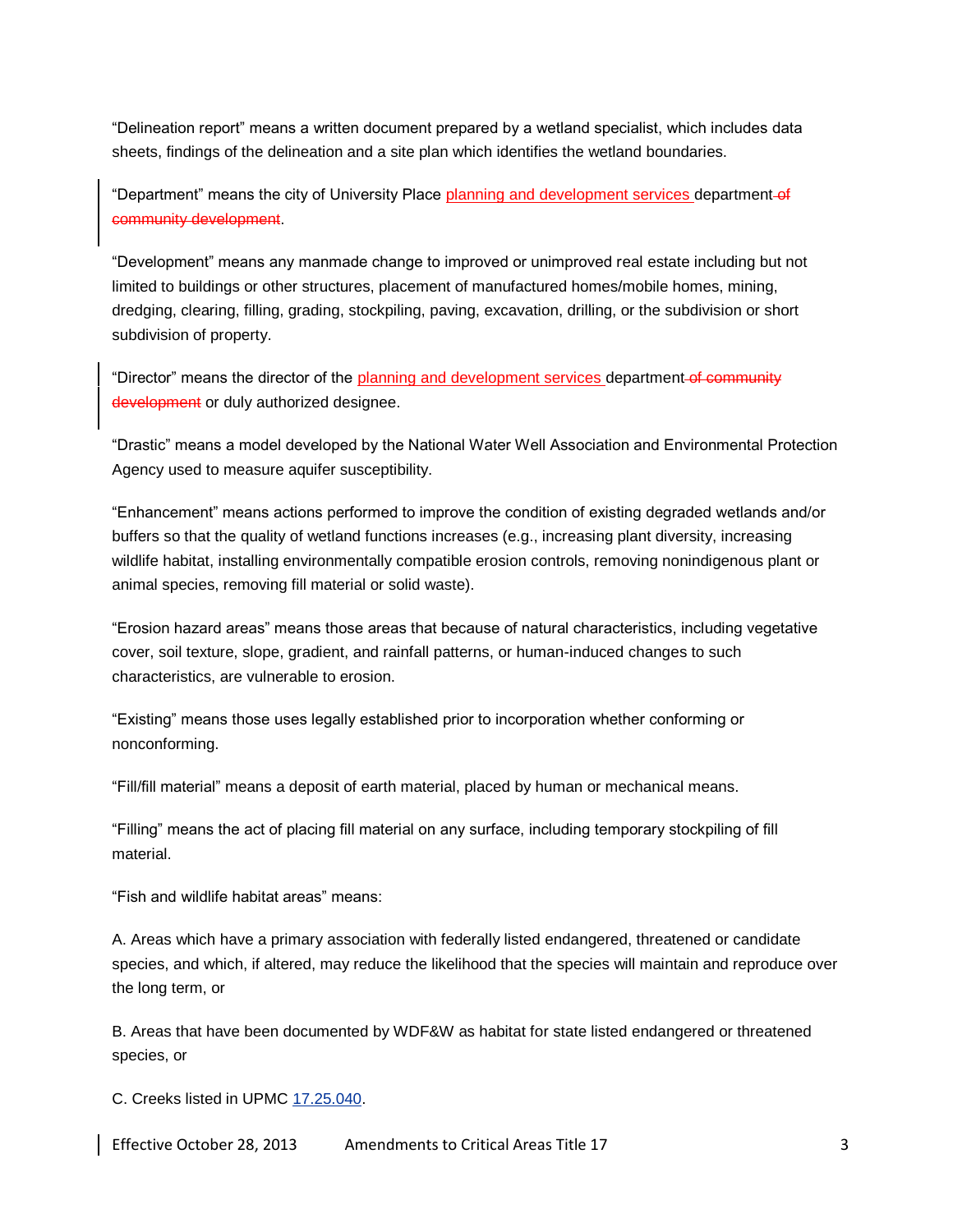"Fisheries biologist" means a professional with a degree in fisheries, or certification by the American Fisheries Society, or with five years' professional experience as a fisheries biologist.

"Flood or flooding" means a general and temporary condition of partial or complete inundation of normally dry land areas from:

A. The overflow of inland or tidal waters; and/or

B. The unusual and rapid accumulation of runoff of surface waters from any source.

"Flood hazard areas" means areas of land located in floodplains that are subject to a one- percent or greater chance of flooding in any given year. These areas include, but are not limited to, streams, rivers, lakes, coastal areas, wetlands, and the like.

"Floodplain" means the total area subject to inundation by the base flood, including the flood fringe and the floodway areas.

"Floodway" means the channel of a river, or other watercourse, and the land areas that must be reserved in order to convey and discharge the base flood without cumulatively increasing the water surface elevation by more than one foot, and those areas designated as deep and/or fast-flowing water.

"Geological assessment" means an assessment that details the surface and subsurface conditions of a site and delineates the areas of a property that might be subject to specified geologic hazards.

"Geologically hazardous areas" means areas that because of their susceptibility to erosion, sliding, or other geological events, may pose a risk to the siting of commercial, residential, or industrial development consistent with public health, environmental or safety concerns.

"Geotechnical report" means a report evaluating the site conditions and mitigating measures necessary to reduce the risks associated with development in geologically hazardous areas.

"Grading" means any excavating, filling, clearing, or creating of impervious surfaces or combination thereof.

"Ground water" means all water found beneath the ground surface, including slowly moving subsurface water present in aquifers and recharge areas.

"Habitat assessment" means a report that identifies the presence of fish and wildlife habitat conservation areas in the vicinity of the proposed development site.

"Habitat management plan" means a report that discusses and evaluates the measures necessary to maintain fish and wildlife habitat conservation areas on a proposed development site.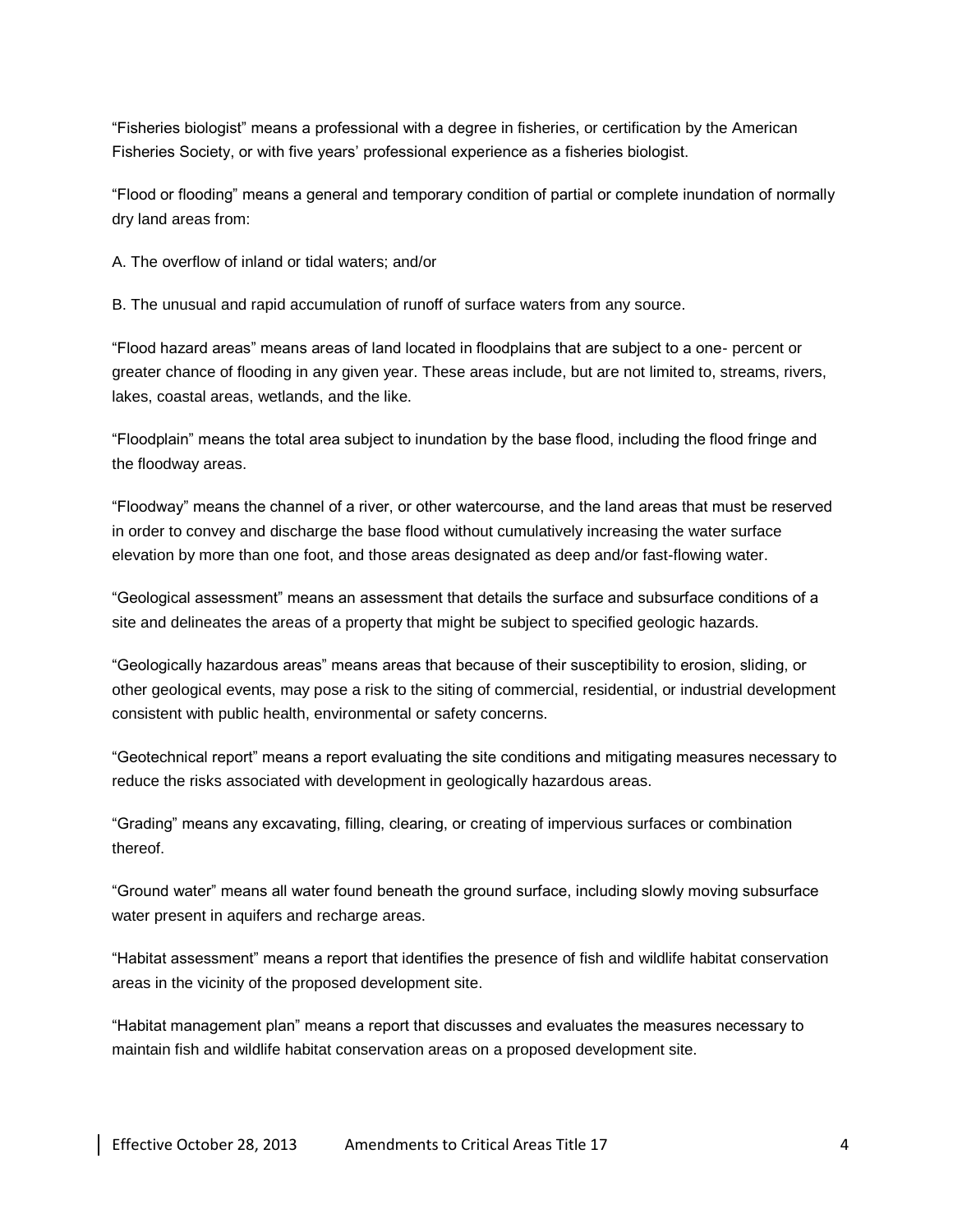"Hazardous substance(s)" means any liquid, solid, gas, or sludge, including any materials, substance, product, commodity, or waste, regardless of quantity, that exhibits any of the characteristics or criteria of hazardous waste; and including waste oil and petroleum products.

"Hazardous substance processing or handling" means use, manufacture, storage or treatment authorized pursuant to Chapter 70.105 RCW and Chapter 173-303 WAC, or other land use activity involving hazardous substances, but does not include individually packaged household consumer products or quantities of hazardous substances of less than five gallons in volume per container. Hazardous substances shall not be disposed on-site unless in compliance with Dangerous Waste Regulations, Chapter 173-303 WAC and any pertinent local ordinances, such as sewer discharge standards.

"Hazardous waste" means and includes all dangerous waste and extremely hazardous waste as designated pursuant to Chapter 70.105 RCW and Chapter 173-303 WAC.

"Hydrogeologic assessment" means a report detailing the subsurface conditions of a site and which indicates the susceptibility and potential for contamination of ground water supplies.

"Impervious surface" means natural or human-produced material on the ground that does not allow surface water to penetrate into the soil. Impervious surfaces may consist of buildings, parking areas, driveways, roads, sidewalks, and any other areas of concrete, asphalt, plastic, compacted gravel, etc.

"In-kind mitigation" means to replace wetlands with substitute wetlands whose characteristics, functions and values are required to replicate those destroyed or degraded by a regulated activity.

"Interdunal wetlands" means wetlands that are located in small interdunal depressions to extensive deflation plains behind stabilized foredunes.

"Landfill" means a disposal facility or part of a facility at which solid waste is permanently placed in or on land and which is not a land spreading disposal facility.

"Landslide hazard areas" means areas which are potentially subject to risk of mass movement due to a combination of geologic, topographic, and hydrologic factors.

"Mitigation" means to avoid, minimize or compensate for adverse critical area impacts.

"Ordinary high water mark" means that mark on all lakes, streams, ponds, and tidal water that will be found by examining the bed and banks and ascertaining where the presence and action of waters are so common and usual, and so long continued in all ordinary years, as to mark upon the soil a character distinct from that of the abutting upland, in respect to vegetation as that condition exists on the effective date of the ordinance codified in this chapter or as it may naturally change thereafter; or as it may change thereafter in accordance with permits issued by the city, state or federal regulatory agency. Provided, that in any area where the ordinary high water mark cannot be found, the ordinary high water mark adjoining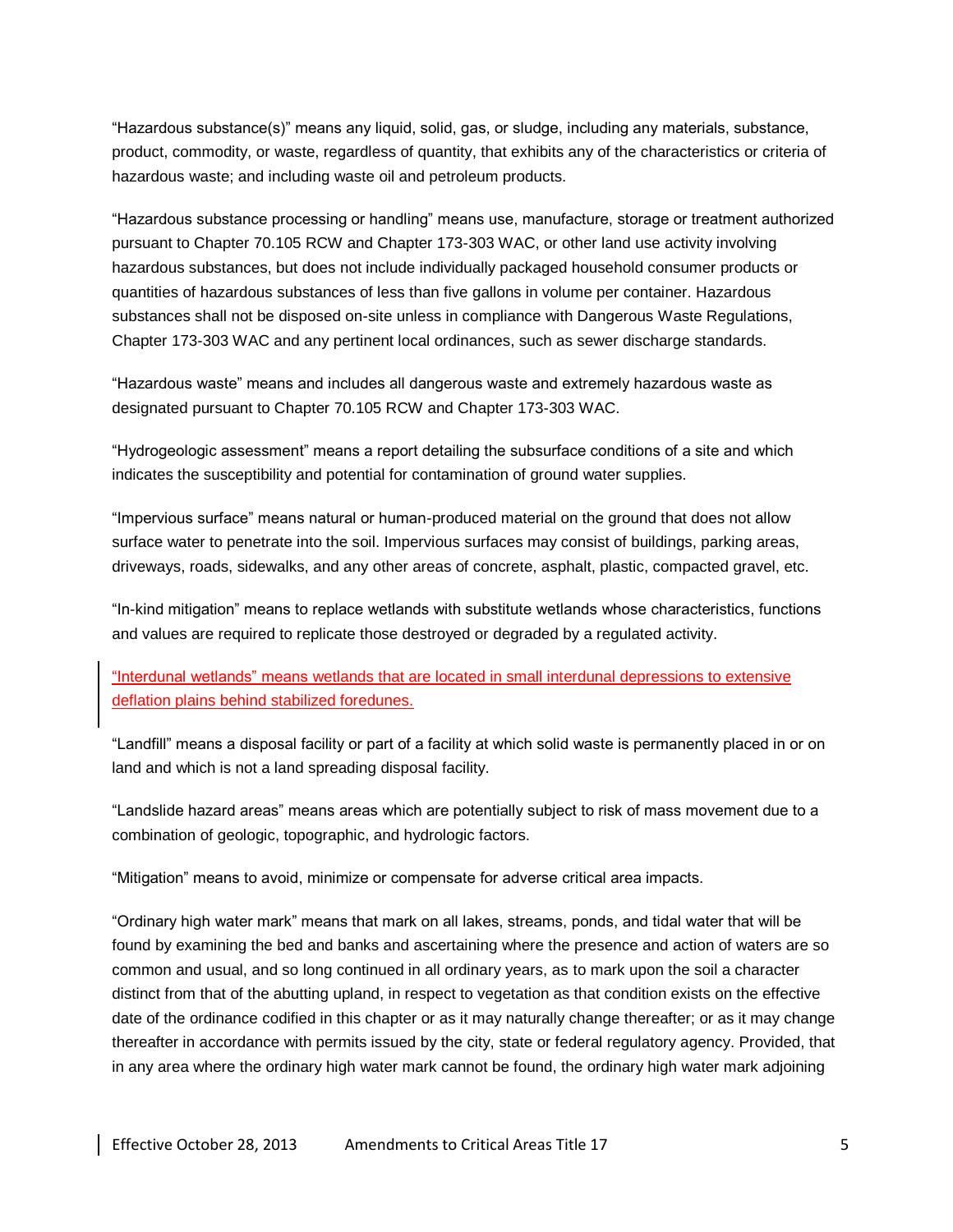salt water shall be the line of mean higher high tide, and the ordinary high water mark adjoining fresh water shall be the line of mean high water.

"Out-of-kind mitigation" means to replace wetlands with substitute wetlands whose characteristics do not approximate those destroyed or degraded by a regulated activity.

"Permeable surfaces" means sand, noncompacted gravel, and other penetrable deposits on the ground which permit movement of ground water through the pore spaces, and which permit the movement of fluid to the ground water.

"Person" means an individual, partnership, corporation, trust, incorporated or unincorporated association, marital community, joint venture, governmental entity, or other entity or group of persons, however organized.

"Regulated activities" means creation of lots or building sites, construction or alteration of any structure or improvement or alteration of the condition of any land, water or vegetation that could adversely affect any critical area.

"Restoration" means the re-establishment of a viable wetland from a previously filled or degraded wetland site.

"Riparian habitat areas" means areas adjacent to aquatic systems with flowing water that contain elements of both aquatic and terrestrial ecosystems, which mutually influence each other.

"Seismic" means subject to, or caused by an earthquake or earth tremor.

"Site" means a lot, parcel, tract, or combination of lots, parcels, or tracts where a development is proposed, in progress or completed.

"Slope" means an inclined earth surface, the inclination of which is expressed as the ratio of horizontal distance to vertical distance.

"Sludge" means a semisolid substance consisting of settled solids combined with varying amounts of water and dissolved materials generated from a wastewater treatment plant or system or other sources, including septage sludge, sewage sludge, and industrial sludge.

"Sludge land application site" means a site where stabilized sludge, septage, and other organic wastes are applied to the surface of the land in accordance with established agronomic rates for fertilization or soil conditioning.

Sludge land application sites are classified under the following five-category system:

A. Sites of less than one acre with an application rate of less than 10 dry tons of sludge per acre per fiveyear period.

Effective October 28, 2013 Amendments to Critical Areas Title 17 6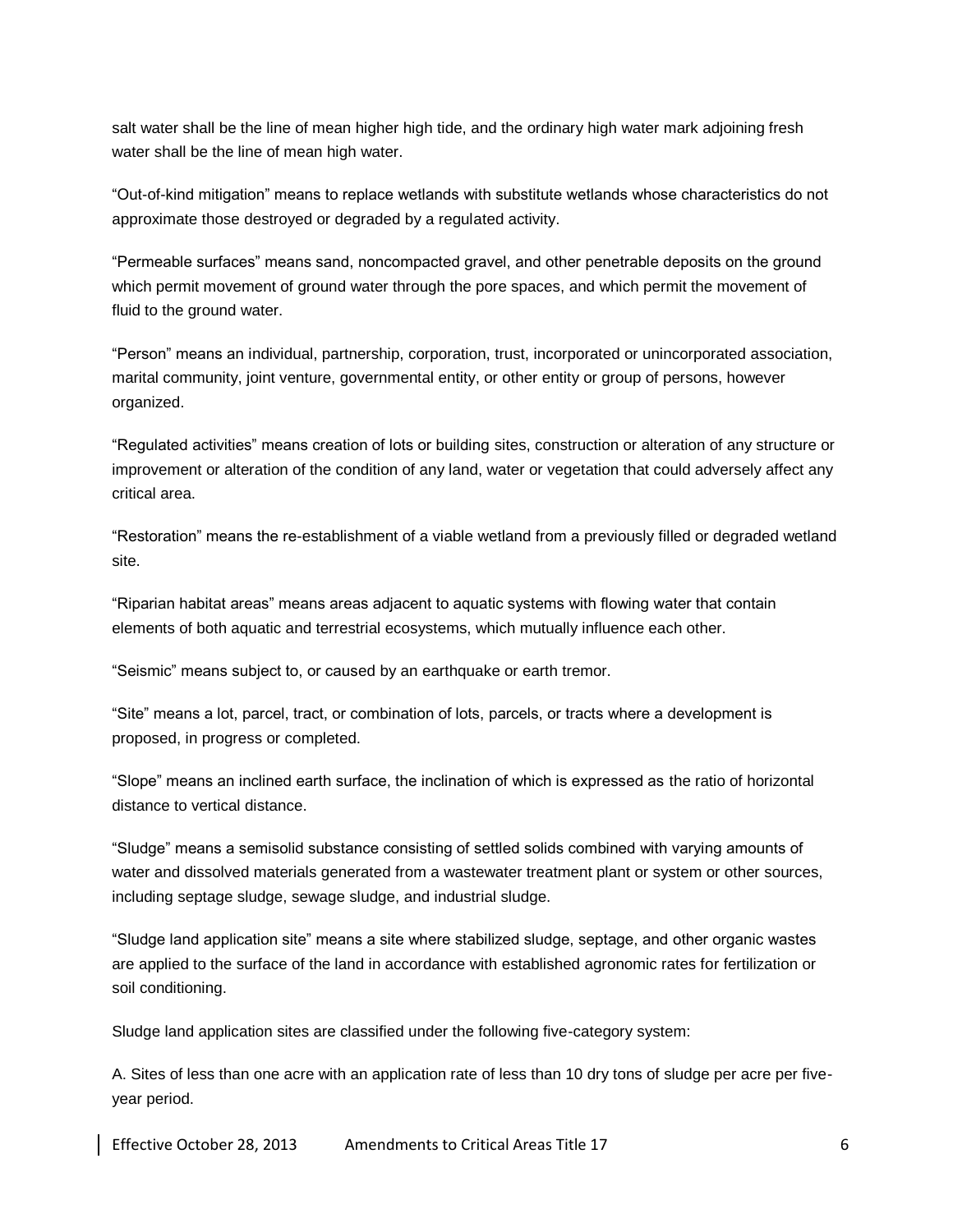B. Sites with an application rate of less than 20 dry tons of sludge per acre per 10-year period or less than an annual application of two dry tons of sludge per acre.

C. Sites with an application rate of more than 20, but less than 43, dry tons of sludge per 10-year period or 4.3 dry tons per acre per year.

D. Sites with one-time applications greater than 43 dry tons per acre and cumulative limits for metals greater than state designated practices for agricultural cropland application.

E. Sites that are permanent landfill disposal facilities.

"Stockpiling" means the placement of material with the intent to remove it at a later time.

"Toe of slope" means a distinct topographic break in slope at the lower-most limit of the landslide or erosion hazard area.

"Top of slope" means a distinct topographic break in slope at the uppermost limit of the landslide or erosion hazard area.

"Underground tank" means any one or a combination of tanks (including underground pipes connected thereto) which are used to contain or dispense an accumulation of hazardous substances or hazardous wastes, and the volume of which (including the volume of underground pipes connected thereto) is 10 percent or more beneath the surface of the ground.

"Utility line" means pipe, conduit, cable or other similar facility by which services are conveyed to the public or individual recipients. Such services shall include, but are not limited to, water supply, electric power, gas, telecommunications, cable television and sanitary sewers.

"Wetland" or "wetlands" means those areas that are inundated or saturated by surface or ground water at a frequency and duration sufficient to support, and that under normal circumstances do support, a prevalence of vegetation typically adapted for life in saturated soil conditions. Wetlands generally include swamps, marshes, bogs, and similar areas. Wetlands generally do not include those artificial wetlands intentionally created from nonwetland sites, including, but not limited to, irrigation and drainage ditches, grass-lined swales, canals, detention facilities, wastewater treatment facilities, farm ponds, and landscape amenities. However, wetlands may include those artificial wetlands intentionally created from nonwetland areas created to mitigate conversion of wetlands, if permitted by the city.

"Wetland specialist" means a person with experience and training in wetlands issues, and with experience in performing delineations, analyzing wetland functions and values, analyzing wetland impacts, and recommending wetland mitigation and restoration. Qualifications include:

A. Bachelor of Science or Bachelor of Arts or equivalent degree in biology, botany, environmental studies, fisheries, soil science, wildlife, agriculture or related field, and two years of related work experience, including a minimum of one year experience delineating wetlands using the Washington State Wetlands

Effective October 28, 2013 Amendments to Critical Areas Title 17 7 7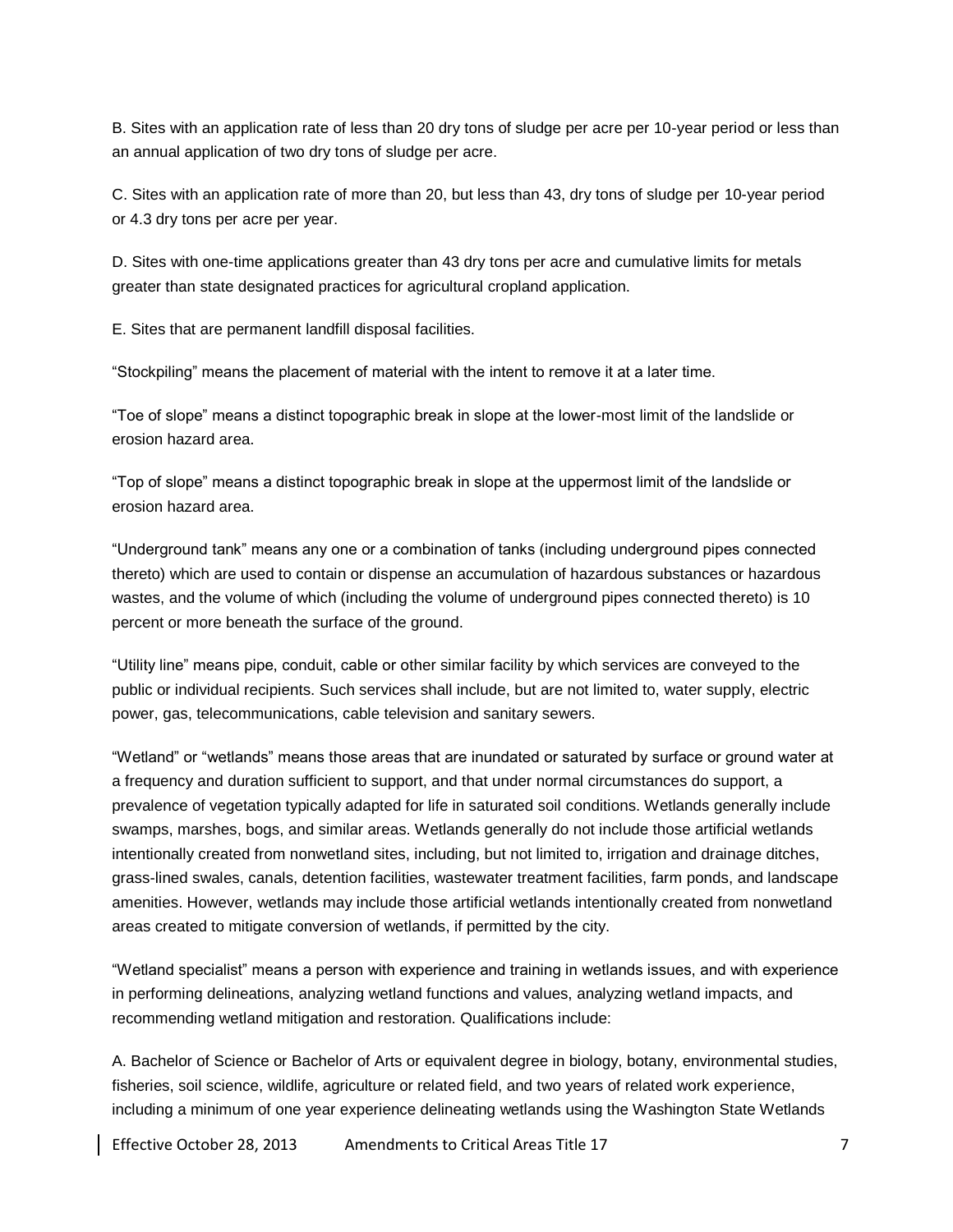Identification and Delineation Manual and preparing wetland reports and mitigation plans. Additional education may substitute for one year of related work experience; or

B. Four years of related work experience and training, with a minimum of two years' experience delineating wetlands using the Washington State Wetlands Identification and Delineation Manual and preparing wetland reports and mitigation plans;

C. The person should also be familiar with the city site development regulations, the city wetland management policies, and the requirements of this title.

"Wildlife biologist" means a professional with a degree in wildlife, or certification by the Wildlife Society, or with five years' professional experience as a wildlife biologist.

#### **General Requirements 17.10.035 Exemptions.**

The following activities are exempt from the provisions of this title. Such activities are not exempt from the shoreline master program requirements in UPMC Title 18 unless explicitly named as an exempt activity under WAC 173-27-040, in accordance with UPMC 18.15.030.

A. Existing agricultural activities. The activities cease to be existing when the area on which they were conducted has been converted to a non-agricultural use or has lain idle more than five years or so long that modifications to the hydrological regime are necessary to resume agricultural activities. Land registered in a federal or state soils conservation program shall meet the criteria for this exemption.

B. Reconstruction, repair or maintenance of existing roads, paths, bicycle ways, trails, bridges, and storm drainage facilities; provided, that reconstruction does not involve expansion of facilities, and provided that work is conducted pursuant to BMP's. This exemption shall not apply to reconstruction that is proposed as a result of structural damage associated with a critical area, such as, but not limited to slope failure in a landslide hazard area.

C. The following utility line activities, when undertaken pursuant to BMPs to avoid impacts to critical areas:

1. Normal and routine maintenance or repair of existing utility structures or right-of-way.

2. Relocation within improved right-of-way of utility lines, equipment, or appurtenances only when required by a local governmental agency or utility purveyor, which approves the new location of the facilities.

3. Installation or construction in improved city road rights-of-way, and replacement, operation, relocation or alteration of all electric facilities, lines, equipment, or appurtenances with an associated voltage of 55,000 volts or less. Substations shall not be considered exempt.

D. Regular maintenance of existing structures.

Effective October 28, 2013 Amendments to Critical Areas Title 17 8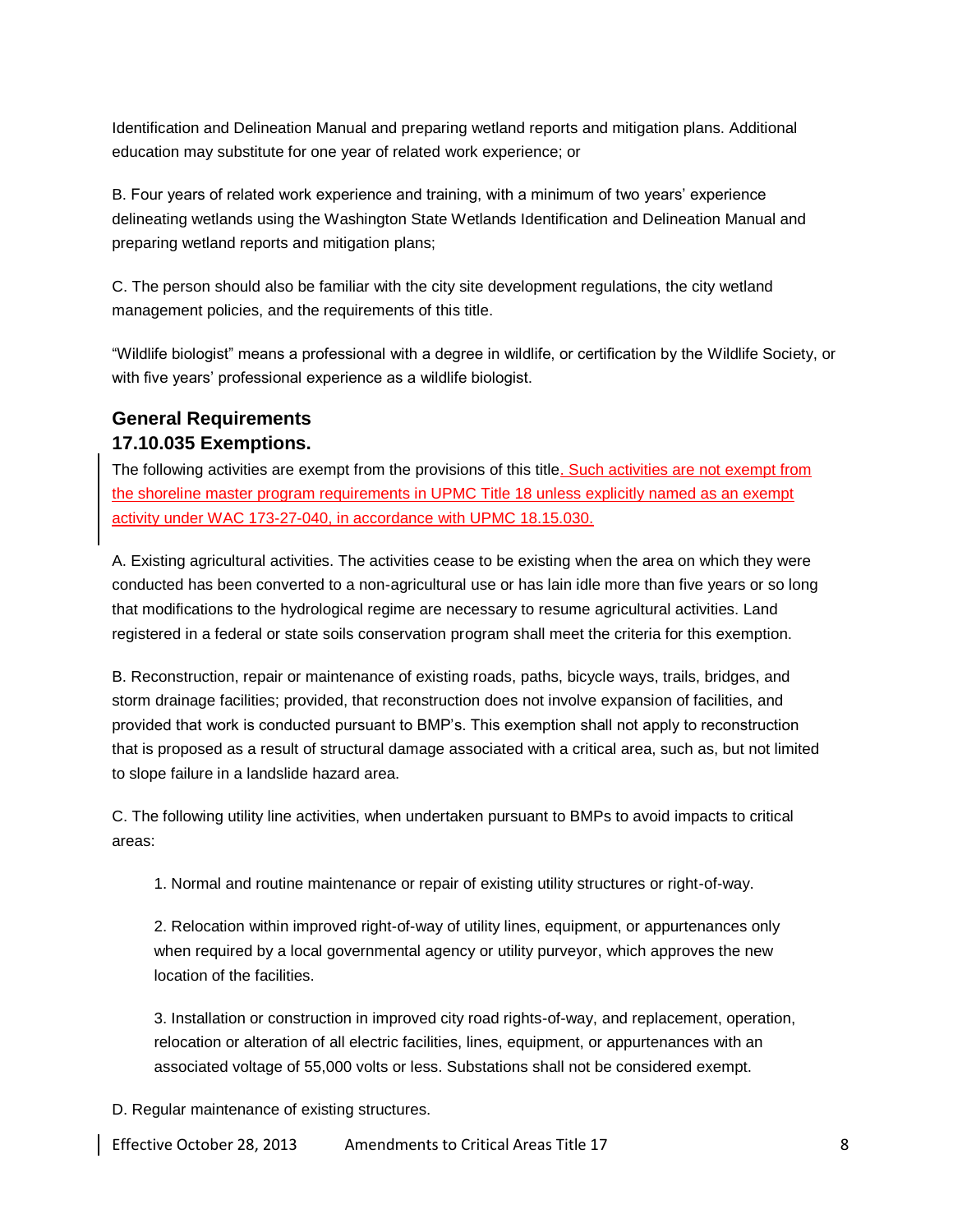E. Remodeling of an existing structure provided there is no further intrusion into the critical area.

F. Reconstruction or repair of an existing structure unless the reconstruction or repair is necessitated by structural damage occurring as a result of landsliding, slumping or related earth movement.

G. Site investigative work necessary for land use application submittals such as surveys, soil logs, percolation tests and other related activities, provided that large construction vehicles are not used, and provided disturbed areas are restored to their pre-existing condition immediately following completion of work.

H. Emergency action necessary to prevent serious environmental degradation: imminent threat or danger to public health or safety, or imminent threat to public or private property. The department shall review all proposed emergency actions to determine the existence of the emergency and reasonableness of the proposed actions taken. Permits may be required subsequently.

I. Control of invasive species, including but not limited to, Scotch Broom, Himalayan Blackberry and Evergreen Blackberry, and noxious weeds, that are included on the state noxious weed list. Control may be by clipping, pulling, digging, or by an alternative plan, such as an integrated pest management plan, upon approval of a plan by the department.

J. Activities undertaken to comply with a United States Environmental Protection Agency administrative superfund enforcement order or a Washington Department of Ecology administrative enforcement order pursuant to the Model Toxics Control Act, including the following activities:

- 1. Remediation or removal of hazardous or toxic substances;
- 2. Source control; and
- 3. Natural resource damage restoration.

K. A residential building permit for a lot which was subject to previous reports and assessments as required under this title; provided that the impacts associated with the current development proposal are addressed and provided the permit is issued subject to the mitigation recommendations of said reports or assessments.

#### **Geologically Hazardous Areas 17.15.030 Exemptions.**

Exemptions. In addition to the exemptions contained in UPMC [17.10.035,](http://www.mrsc.org/mc/universityplace/UniversityPlace17/UniversityPlace1710.html#17.10.035) the following activities shall be exempt from the requirements of this chapter.

A. Trimming and limited cutting of trees. Any person wishing to engage in clearing activity pursuant to this exemption shall arrange a site visit with department staff. Staff shall issue a letter of exemption if the proposed activity is consistent with the intent of this chapter and provided;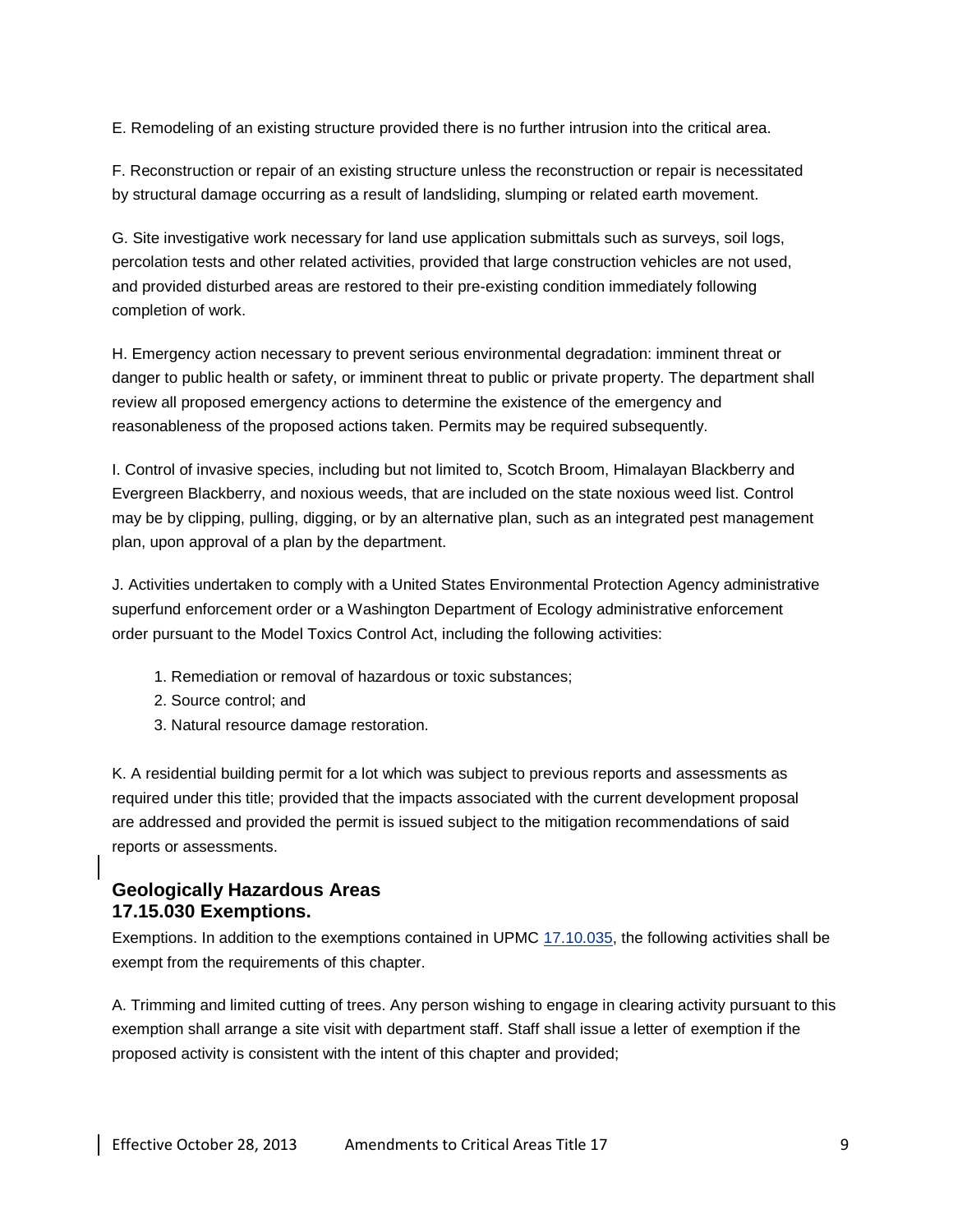1. The applicant can clearly demonstrate the activity will not result in a detrimental impact to the landslide or erosion area on or off site;

2. Groundcover shall be retained and the ground surface shall not be disturbed;

3. The clearing activity does not exceed the provisions of the city zoning code.

4. The trimming and cutting of trees is consistent with the vegetation conservation requirements specified in 18.25.100.F.6 for properties subject to the shoreline master program provisions in UPMC Title 18.

## **Fish and Wildlife Habitat Areas 17.25.030 Regulation.**

A. Development proposals shall consolidate habitat and vegetated open space in linked corridors to provide connectivity to offsite wildlife habitat.

B. Where habitat for federally listed endangered or threatened species is present, development proposals must comply with the provisions of ESA. Consultation with federal agencies may be required. Development proposals in such areas shall be denied unless the applicant can show conclusively that the project would not result in the taking of a federally listed species.

C. Protection of fish and wildlife habitat shall not be required where such habitat is isolated or severely fragmented due to previous development and urbanization. Where an applicant can demonstrate to the satisfaction of the director, through submittal of a habitat assessment, that protection of on-site fish and wildlife habitat would not result in a viable long-term population, such protection measures shall not be required. For proposals subject to the shoreline master program provisions in UPMC Title 18, the director may not waive the requirement for protection of fish and wildlife habitat unless the proposal demonstrates how it will comply with the mitigation sequencing requirements per Section 18.25.070.C.3 and achieve no net loss of shoreline ecological function.

The above language does not apply in the case of federally listed endangered and threatened species and habitat areas that must be preserved pursuant to subsection (B) above.

D. All projects may be conditioned based on agency comments and the director's evaluation of impact to fish and wildlife habitat and species. Projects may be denied if the proposal will result in extirpation or isolation of a regulated fish or wildlife population, species or habitat area.

E. Habitat assessments, habitat management plans and the provisions of this section shall not be required for fish habitat areas where all development is outside of prescriptive creek and/or wetland buffers per section [17.25.040.](http://www.mrsc.org/mc/universityplace/UniversityPlace17/UniversityPlace1725.html#17.25.040)

F. Additional laws and procedures used to implement this chapter shall include, but not be limited to the Washington State Environmental Policy Act (Chapter 43.21C RCW), the city's environmental regulations, the Shorelines Management Act (Chapter 90.58 RCW), the City Shoreline Master Program and Use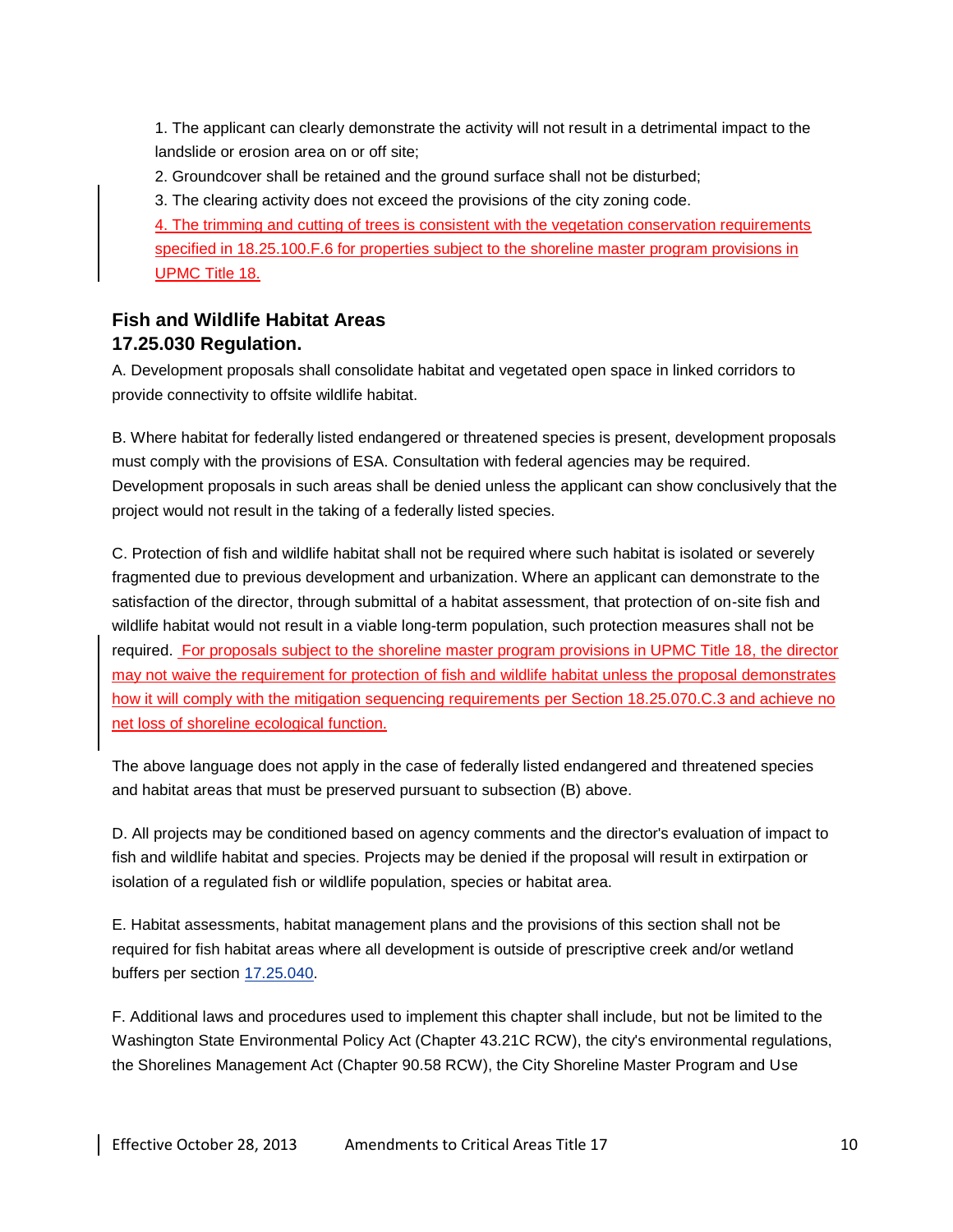Regulations, the Federal Endangered Species Act and UPMC Title [22,](http://www.mrsc.org/mc/universityplace/UniversityPlace22/UniversityPlace22.html#22) Administration of Development Regulations.

G. Impacts to fish and wildlife habitat shall be considered and addressed during SEPA environmental review, if required.

#### **Wetlands**

#### **17.35.0230 Wetland categories.** (renumbered from 17.35.030)

Wetland categories shall be determined based upon the Washington State Wetland Rating System for  $\frac{1}{2}$ Western Washington, current edition version, current addition published by DOE. Wetlands shall be generally categorized as follows:

A. Category I wetlands are:

1. relatively undisturbed estuarine wetlands larger than 1 acre;

2. wetlands that are identified by scientists of the Washington Natural Heritage Program/DNR as high-quality wetlands;

3. bogs;

4. mature and old-growth forested wetlands larger than 1 acre;

5. wetlands in coastal lagoons; and

6. wetlands that perform many functions well (scoring 70 points or more).

These wetlands:

1. represent unique or rare wetland types;

2. are more sensitive to disturbance than most wetlands;

3. are relatively undisturbed and contain ecological attributes that are impossible to replace within a human lifetime; or

4. provide a high level of functions.

#### Category I wetlands are those regulated wetlands that:

1. provide a life support function for a threatened or endangered species that has been documented and

the wetland is on file in databases maintained by state agencies;

2. represent a high quality example of a rare wetland type;

3. are rare within a given region; or

4. are relatively undisturbed and contain ecological attributes that are impossible to replace within a human lifetime, if at all. Category I wetlands are not common and would constitute a small percentage of wetlands statewide

B. Category II wetlands are:

1. those regulated wetlands that provide habitat for very sensitive wildlife or plants;

2. are either difficult to replace; or

3. provide very high functions, particularly for wildlife habitat. These wetlands occur more commonly than category I wetlands, but still need a high level of protection.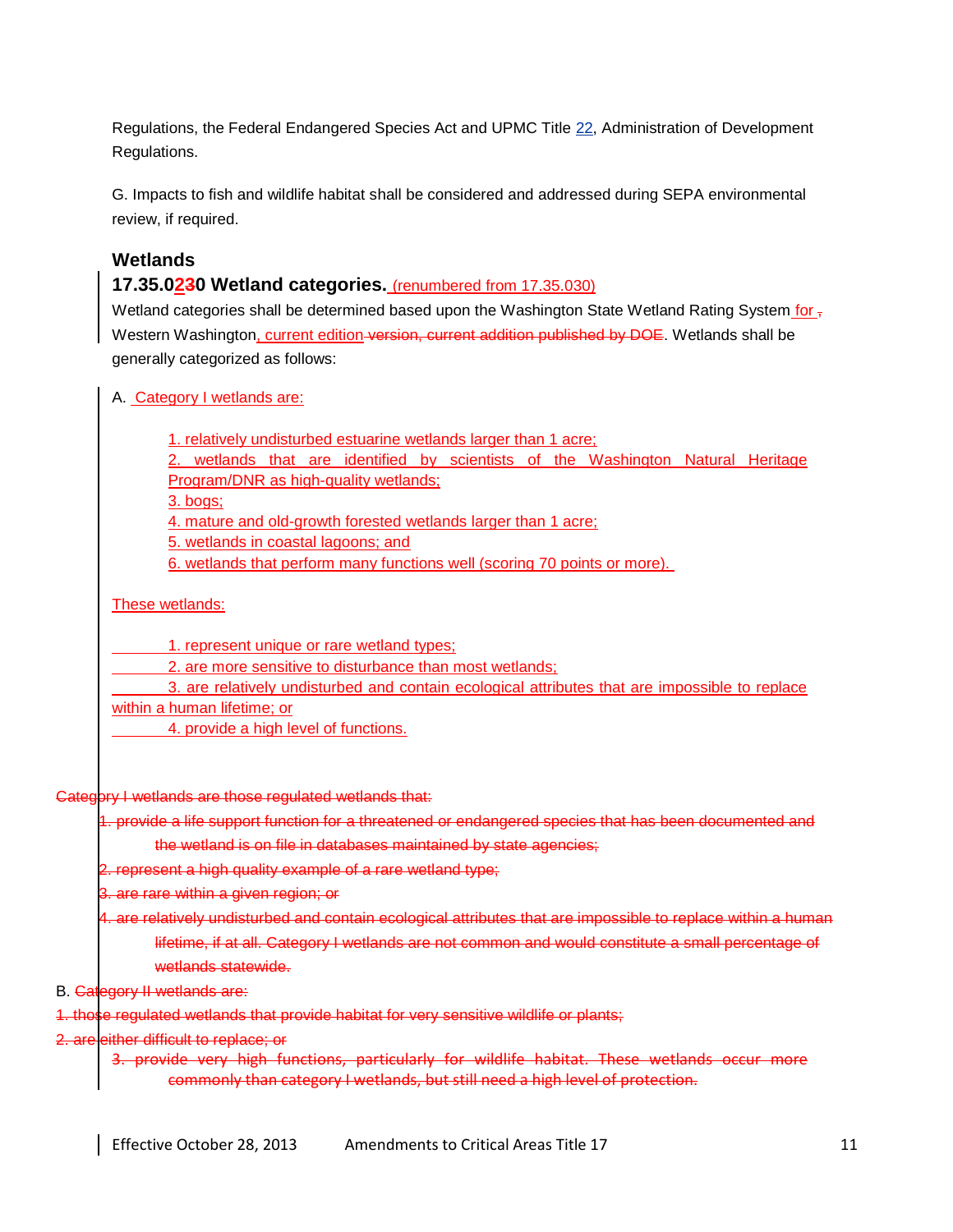Category II wetlands are:

- 1. estuarine wetlands smaller than 1 acre, or disturbed estuarine wetlands larger than 1 acre;
	- 2. interdunal wetlands larger than 1 acre; or
- 3. wetlands with a moderately high level of functions (scoring between 51 and 69 points).

C. Category III wetlands are:

1. wetlands with a moderate level of functions (scoring between 30 and 50 points); and 2. interdunal wetlands between 0.1 and 1 acre.

Wetlands scoring between 30 and 50 points generally have been disturbed in some ways and are often less diverse or more isolated from other natural resources in the landscape than Category II wetlands.

Category III wetlands are those regulated wetlands that provide important functions. They are important for a variety of wildlife species and occur more commonly throughout the state than either category I or II wetlands. Generally these wetlands are smaller, less diverse, and/or more isolated in the landscape than category II wetlands. They are somewhat difficult to replace and require a moderate level of protection. D. Category IV wetlands are those regulated wetlands of ordinary resource value based on monotypic vegetation of similar age and class, lack of special habitat features, small size and isolation from other aquatic systems. These wetlands do provide important functions and should to some degree be protected.

Category IV wetlands have the lowest levels of functions (scoring less than 30 points) and are often heavily disturbed. These are wetlands that should be able to be replaced, or in some cases to improved upon. However, experience has shown that replacement cannot be guaranteed in any specific case. These wetlands may provide some important functions, and should be protected to some degree.

#### **Wetlands**

#### **17.35.0320 Exemptions.** (renumbered from 17.35.020)

In addition to the activities and uses listed in UPMC [17.10.035,](http://www.mrsc.org/mc/universityplace/UniversityPlace17/UniversityPlace1710.html#17.10.035) the following activities are exempt from the provisions of this chapter: Such activities are not exempt from the shoreline master program requirements in UPMC Title 18 unless explicitly named as an exempt activity under WAC 173-27-040, in accordance with UPMC 18.15.030.

A. Subject to BMPs, construction or reconstruction of single-family, duplex or condominium units on a lot that was platted, or approved pursuant to a planned development district (PDD), prior to adoption of the ordinance codified in this chapter. Structures shall be located outside of buffers in effect when the lot was created and shall be subject to the wetland regulations in effect at that time. A completed building permit application for the construction or reconstruction must be submitted within five years of final plat or PDD approval, or this exemption does not apply.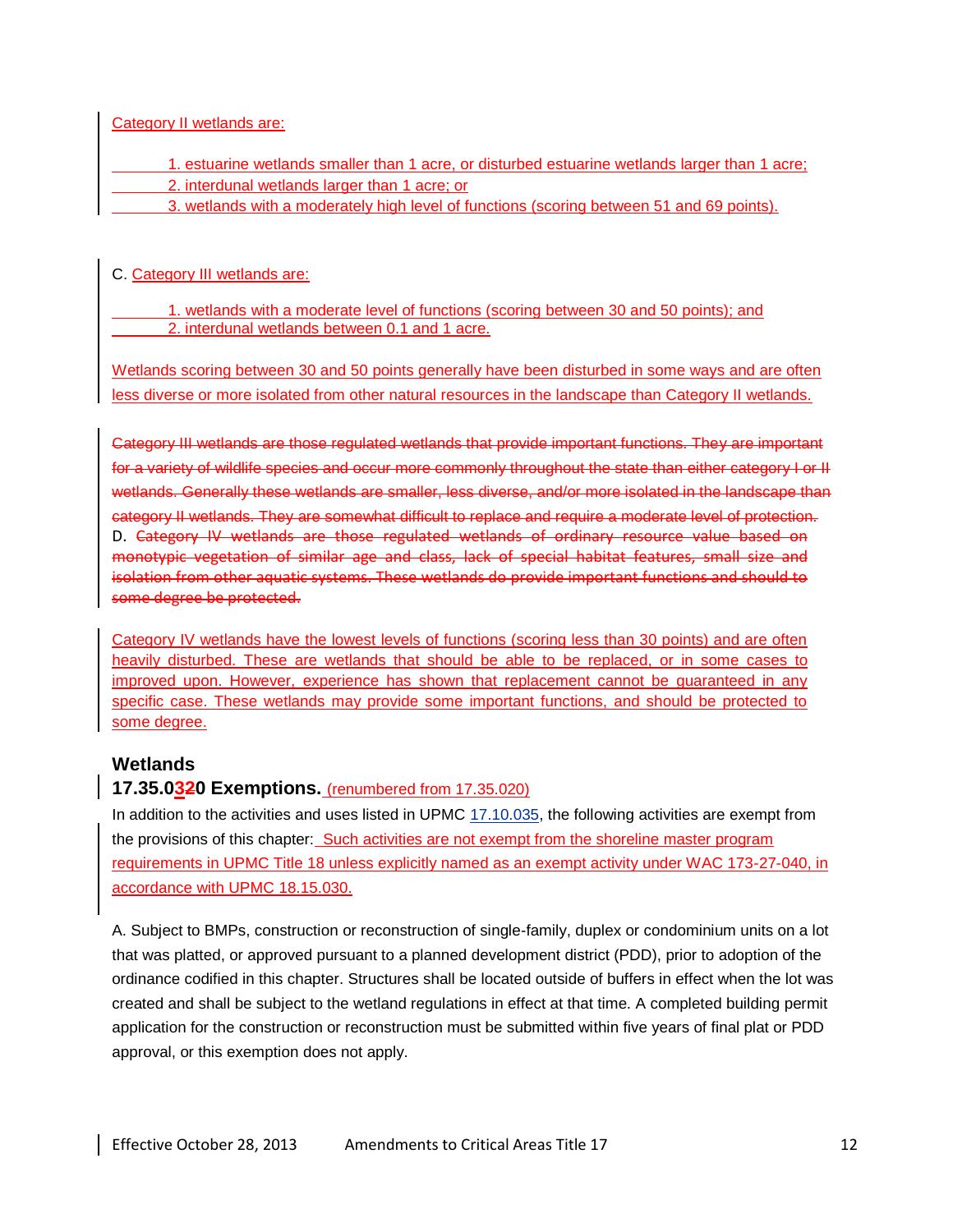B. Pursuant to BMPs, construction of a one-family dwelling and regulated activities accessory to a onefamily dwelling on a lot of record that was legally created prior to the effective date of this regulation shall be allowed in the buffer if all of the following provisions are met:

1. Development outside the buffer is not feasible.

2. The applicant demonstrates to the department that adverse impacts to wetlands will be mitigated to the greatest extent possible.

3. The residence and accessory structures are located to minimize intrusion into the buffer to the greatest extent possible.

C. Activities in artificial wetlands, except those artificial wetlands intentionally created for replacement, enhancement or similar purposes.

D. Activities affecting: isolated Category III and IV wetlands less than 1,000 square feet that:

1. Are not associated with riparian areas or buffers.

2. Are not part of a wetland mosaic.

3. Do not contain habitat identified as essential for local populations of priority species identified by the Washington Department of Fish and Wildlife or species of local importance identified by the City.

1. Category II wetlands which are less than 1,000 square feet.

2. Category III wetlands which are less than 2,500 square feet;

3. Category IV wetlands which are less than 10,000 square feet.

E. Placement of access roads, utility lines and utility poles across a Category IV wetland and/or a buffer for a Category IV wetland if there is no reasonable alternative and if construction activity is conducted in accordance with BMPs.

F. For legally established gardens and landscaped areas existing on the effective date of this regulation, activities to maintain their existing condition and appearance. Activities may include, but are not limited to, mowing lawns, weeding, harvesting and replanting of garden crops, pruning and planting of vegetation. Use of pesticides and chemical fertilizers is prohibited.

G. Activities designed for protection, maintenance and enhancement of wetlands, if approved by the director.

H. Pursuant to BMP's, activities undertaken on the site of an existing holding pond, water quality facility or similar facility, intended to improve water quality, flow control or other primary function of the facility.

I. Public stormwater retention/detention facilities and stormwater conveyance facilities such as bioswales, open trenches and culverts, not designed to drain wetlands may be constructed within Category II, III and IV wetland buffers; provided, that the following conditions are met: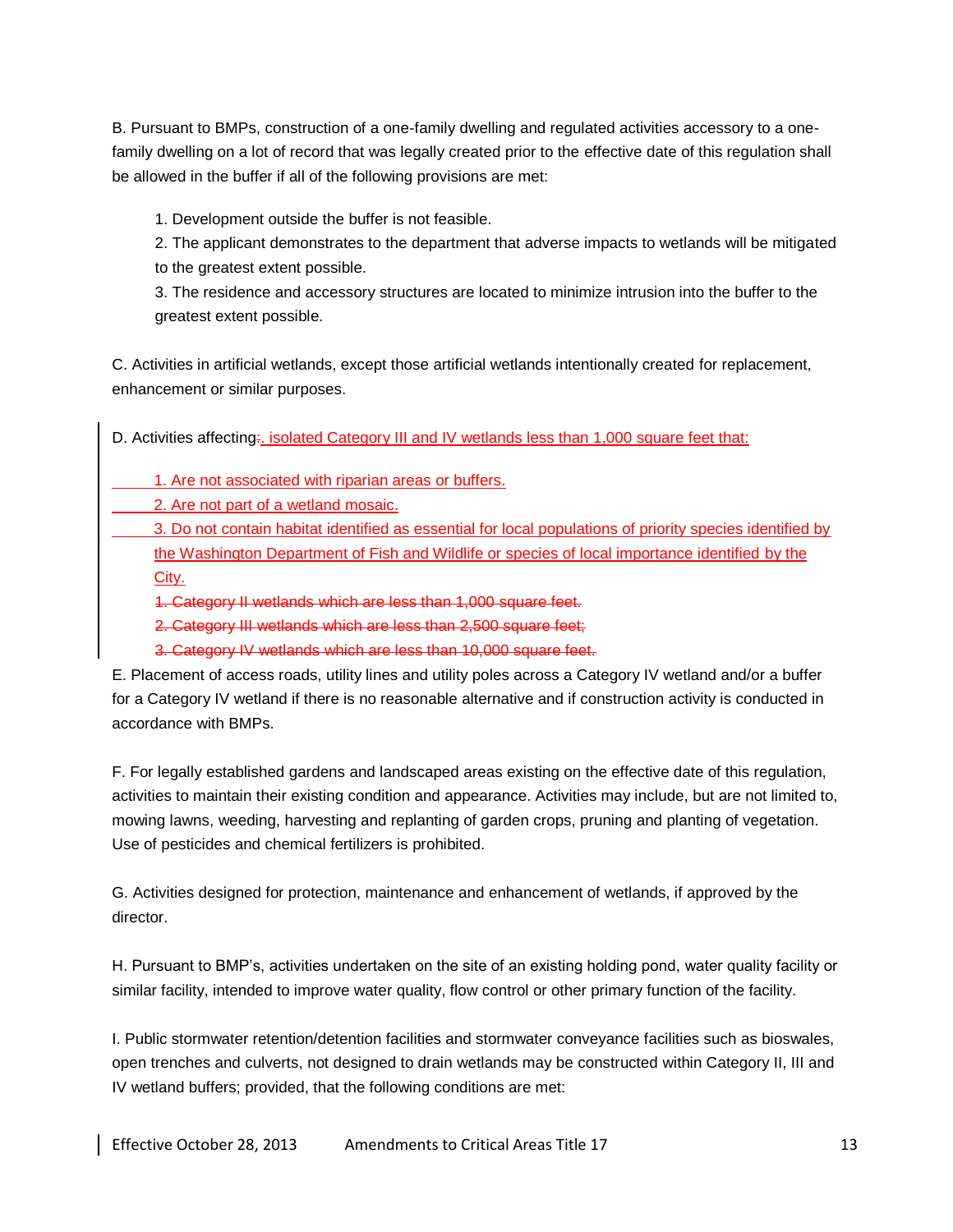1. No untreated stormwater is released from the facility into the wetland or buffer;

2. T<sub>the applicant demonstrates that water levels within the wetland will be maintained at pre-</sub> existing levels;

3. Wwater levels are monitored annually to ensure that pre-existing functions of the wetland are not significantly lost through fluctuations in wetland hydrology;

4. Mmaintenance activity is limited to removal of invasive vegetation and/or removal of sediment accumulation at inflow structures in a manner acceptable to the Department;

5. Aall construction activity is conducted in accordance with accepted BMP's. This conditional exemption would not apply in situations where there are threatened or endangered species, or sensitive plants, unless approved by the State Department of Fish and Wildlife or Department of Natural Resources, respectively. All permits from other regulatory agencies must be obtained. 6. In shoreline jurisdiction, stormwater facilities shall not be located within the buffer of Category II wetlands unless there is no other feasible option. In Category III and IV wetland buffers within shoreline jurisdiction, these facilities shall be limited to the outer 25% of the buffer unless there is no other feasible option.

J. A utility line may be placed in an underground trench within a Category II, III or IV wetland or its buffer, although generally, boring is preferred to trenching unless infeasible for a specific proposal. Such activities are not exempt from the provisions of this chapter when located in an associated wetland as defined in UPMC 18.10.020. These activities should be discouraged where there is a high water table and be limited to the outer 25% of buffers unless there is no feasible alternative. Boring and trenching should not be permitted in Category II wetlands or their buffers unless there is no other option, due to the lengthy recovery time from disturbance in such wetlands. There must be no resulting changes in pre-construction contours, and trench excavation materials that are temporarily sidecast must be stabilized to prevent erosion and sedimentation. All sidecast materials shall be replaced within the trench or removed after 90 days, unless the Department grants an extension. The trench shall be the minimum size required to construct the utility line. The top 12 inches of the trench shall be backfilled with topsoil from the trench excavation. Trenches in wetlands shall be backfilled with wetland topsoil from the excavation. Trench excavation should be restricted to the dry season. All permits from other regulatory agencies must be obtained.

K. Subject to BMP's, placement of utility lines which do not require excavation or utility poles, in any part of a buffer for a category III or IV wetland. They may be placed in a buffer for a category I or II wetland; provided they are not located closer than one half the buffer width from the edge of the wetland.

L. Public park improvements, including construction of public trails and associated viewing platforms, subject to BMP's, provided no net loss of wetlands occurs.

#### **Wetlands 17.35.035 Establishing buffers.**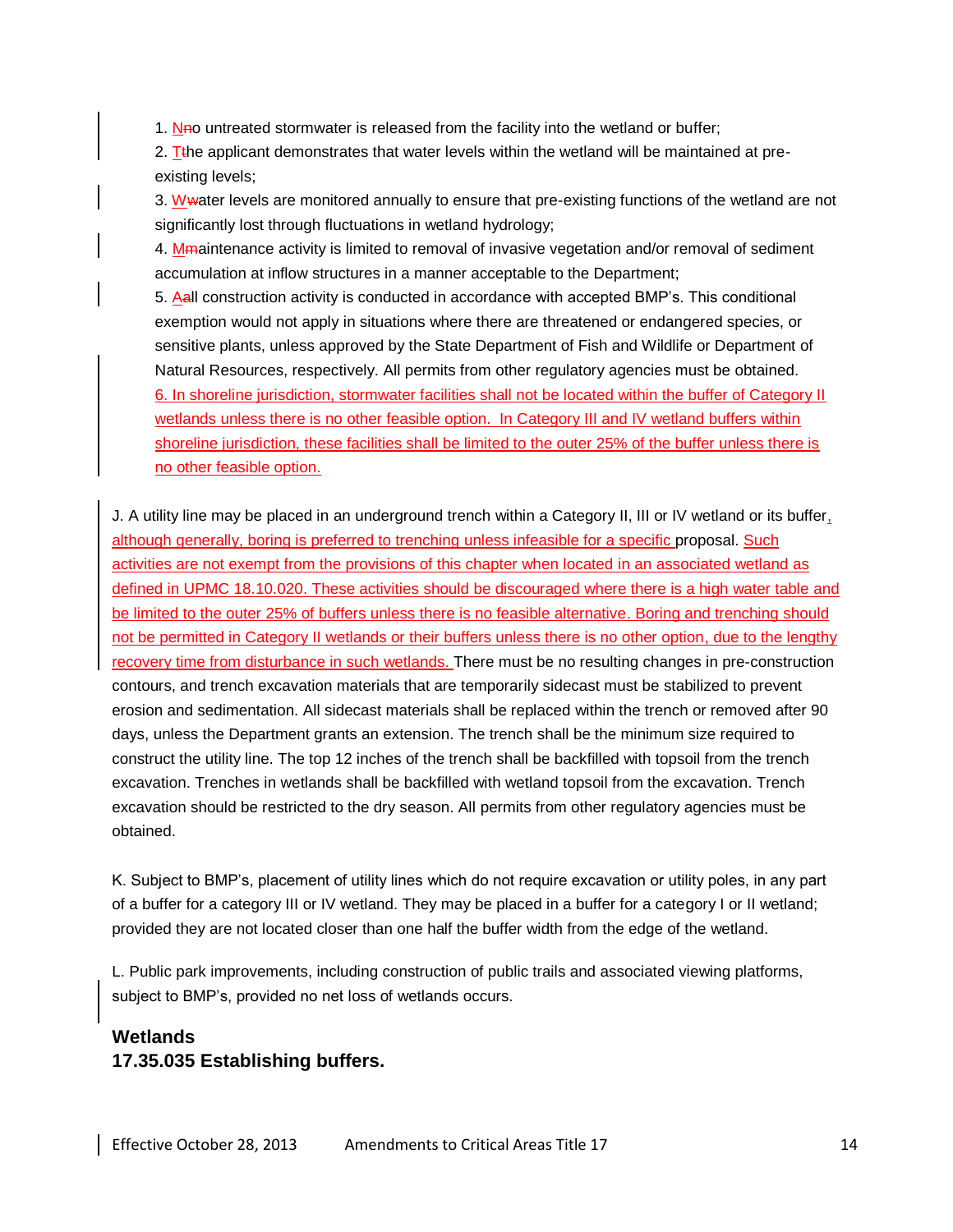A. Buffers shall be measured perpendicularly to the wetland edge. Buffer widths shall be determined according to table 3 and the provisions of this section:

|                                              | Category   | Category    | Category   | Category   |
|----------------------------------------------|------------|-------------|------------|------------|
| High Impact Land   200' Buffer<br><b>Use</b> |            | 150' Buffer | 75' Buffer | 50' Buffer |
| Low Impact Land<br><b>Use</b>                | 50' Buffer | 100' Buffer | 50' Buffer | 35' Buffer |

#### **Table 3 - Wetland Buffer Widths**

B. The Director shall determine that a use is either high impact or low impact based upon the following performance standards. A proposed use must satisfy 5 of the following 7 criteria to be considered low impact. All other uses shall be considered high impact.

1. No more than 30% of the site may be covered with impervious surfacing.

2. Pier, piling or pin foundation systems or other measures that reduce on-site soil compaction shall be used where appropriate.

3. A minimum of 60% of the site shall be retained in an undisturbed naturally vegetated state.

4. Permeable paving systems shall be implemented where appropriate.

5. Measures shall be taken to ensure that use of pesticides, herbicides and fertilizers incompatible with wetland functions does not occur.

6. Bio-retention features shall be employed. Examples include rain gardens, roof gardens, tree filter boxes and similar vegetated systems.

7. Roads, driveways and parking areas shall be minimized. Roads and driveways shall primarily run perpendicular to the wetland edge. Parking areas shall be located the maximum distance feasible from the buffer edge.

C. An applicant may propose an alternative plan for achieving low impact development. The director and the city wetland specialist shall review the plan. If the alternative plan is determined to provide greater than or equal benefit to wetland functions than could be achieved by following the provisions of subsection B, development activity implemented subject to such plan shall be considered low impact and a low impact buffer, per Table 3, shall be permitted.

D. Buffer widths may be modified by averaging or reducing. Buffer averaging and buffer reduction shall not be applied to the same wetland.

1. Buffer width averaging may be allowed only where the applicant demonstrates the following:

- a. The wetland contains variations in sensitivity due to existing physical characteristics; and
- b. Width averaging will not adversely impact the wetland; and
- c. The total buffer area after averaging is no less than the buffer area prior to averaging; and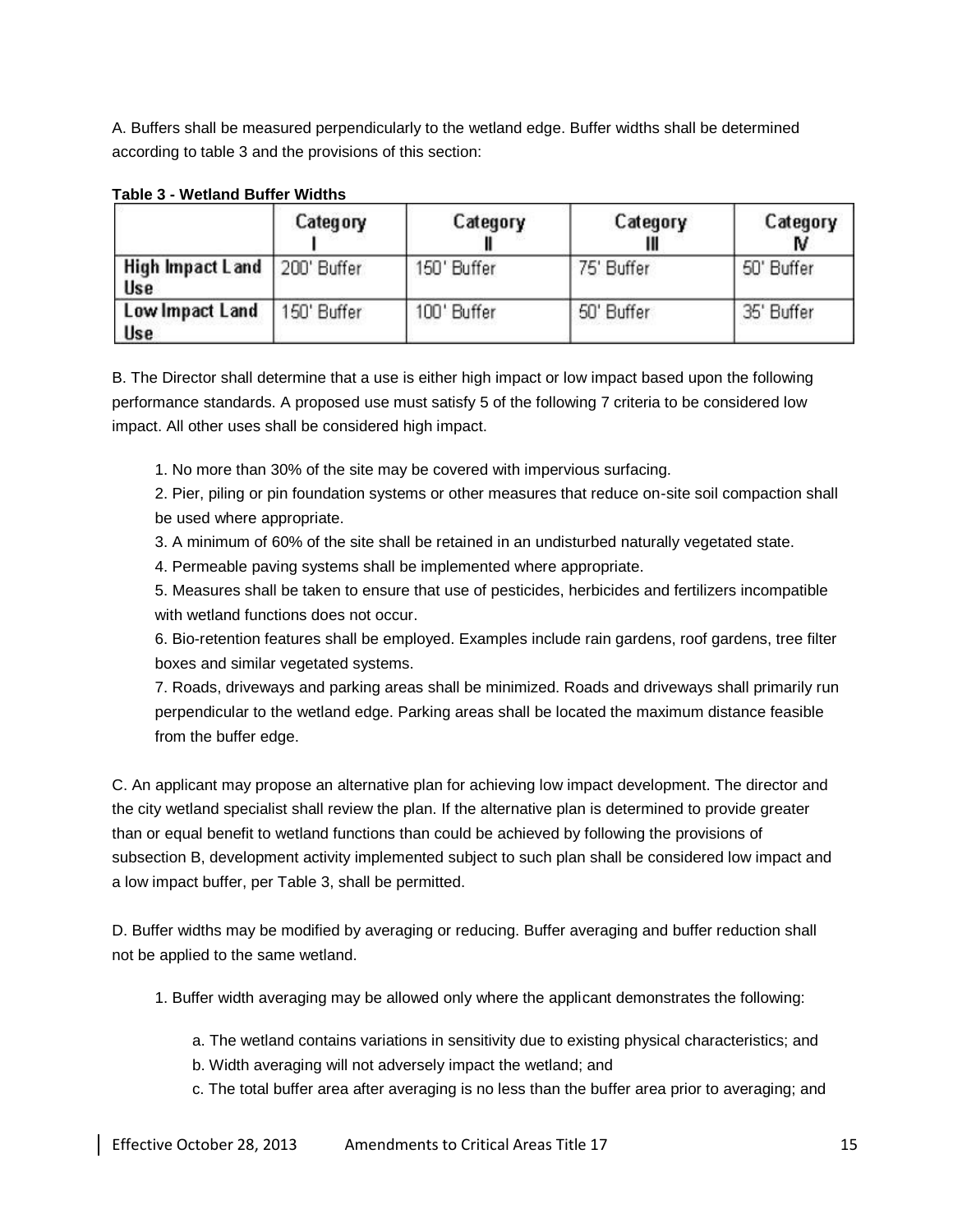d. The minimum buffer width will not be less than 7550 percent of the width established in subsection (A) of this section. See Figure 35-1 below.



2. Buffer width reduction may be allowed only where the applicant demonstrates the following circumstances. Such reduction shall not result in greater than a 25 percent reduction in the buffer width established in subsection (A) of this section. See Figure 35-2 below.

a. The proposed buffer area is extensively vegetated and has less than 15 percent slopes, and the reduction will not result in adverse impacts to the wetland; or

b. The project includes a buffer enhancement plan, as part of the mitigation required by UPMC [17.35.045.](http://www.mrsc.org/mc/universityplace/UniversityPlace17/UniversityPlace1735.html#17.35.045) The buffer enhancement plan shall use plant species which are indigenous to the project area, and shall substantiate that an enhanced buffer will improve the functional attributes of the buffer to provide additional protection for wetland functional values; or

c. The acreage included in the buffer would substantially exceed the size of the wetland and the reduction will not result in adverse impacts to the wetland or the project includes a buffer enhancement plan that ensures the reduction will not result in adverse impacts to the wetland.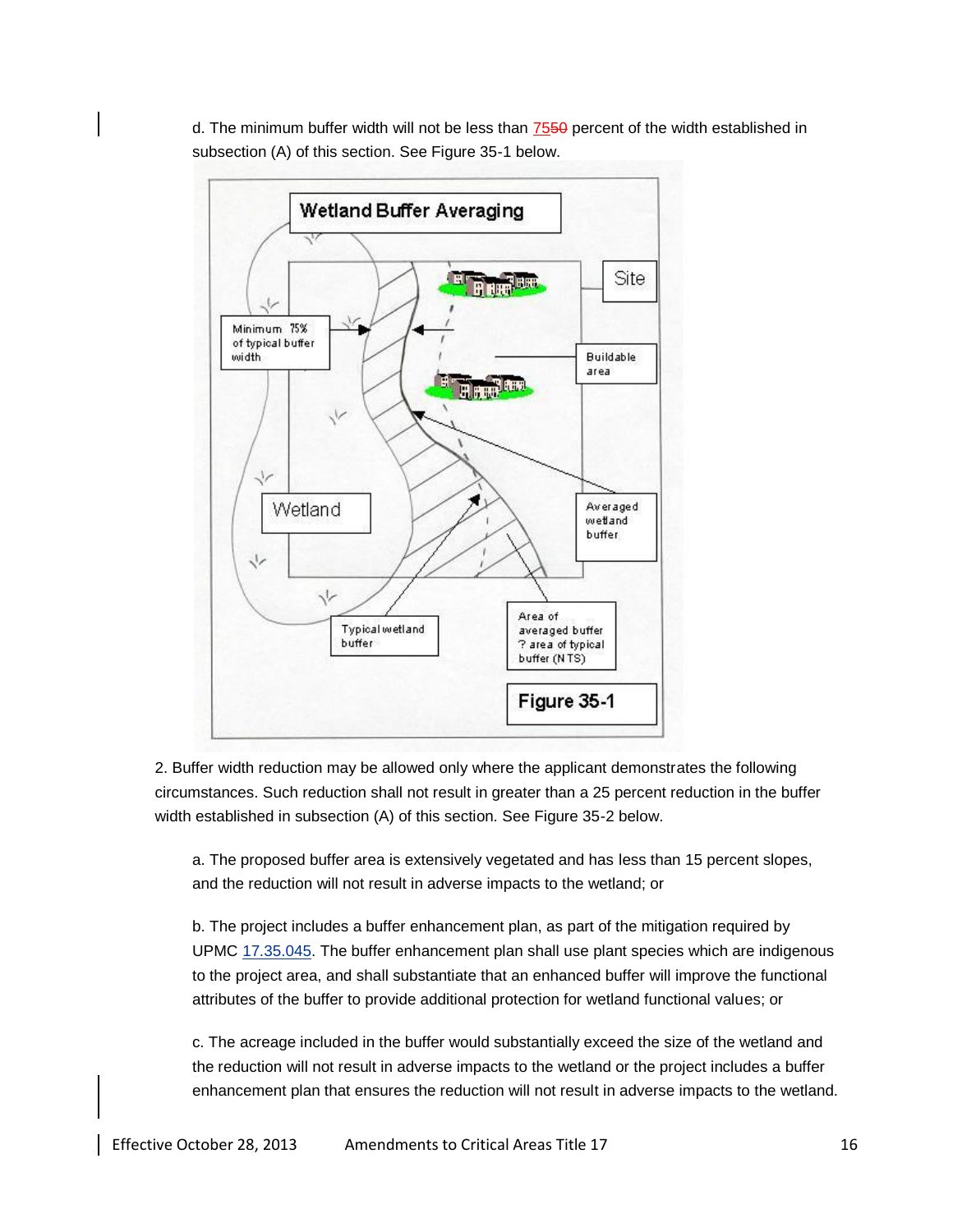

E. The department may require increased buffer width when a larger buffer is necessary to protect wetland functions and values based on local conditions. This determination shall be reasonably related to protection of the functions and values of the regulated wetland. Such determination shall demonstrate that:

1. A larger buffer is necessary to maintain viable populations of existing species; or

2. The wetland is used by species listed by the federal government or the state as endangered or threatened species or habitats, or essential or outstanding potential sites such as heron rookeries or raptor nesting areas; or

3. The adjacent land is susceptible to severe erosion and erosion control measures will not effectively prevent adverse wetland impacts; or

4. The adjacent land has minimal vegetative cover or slopes greater than 15 percent.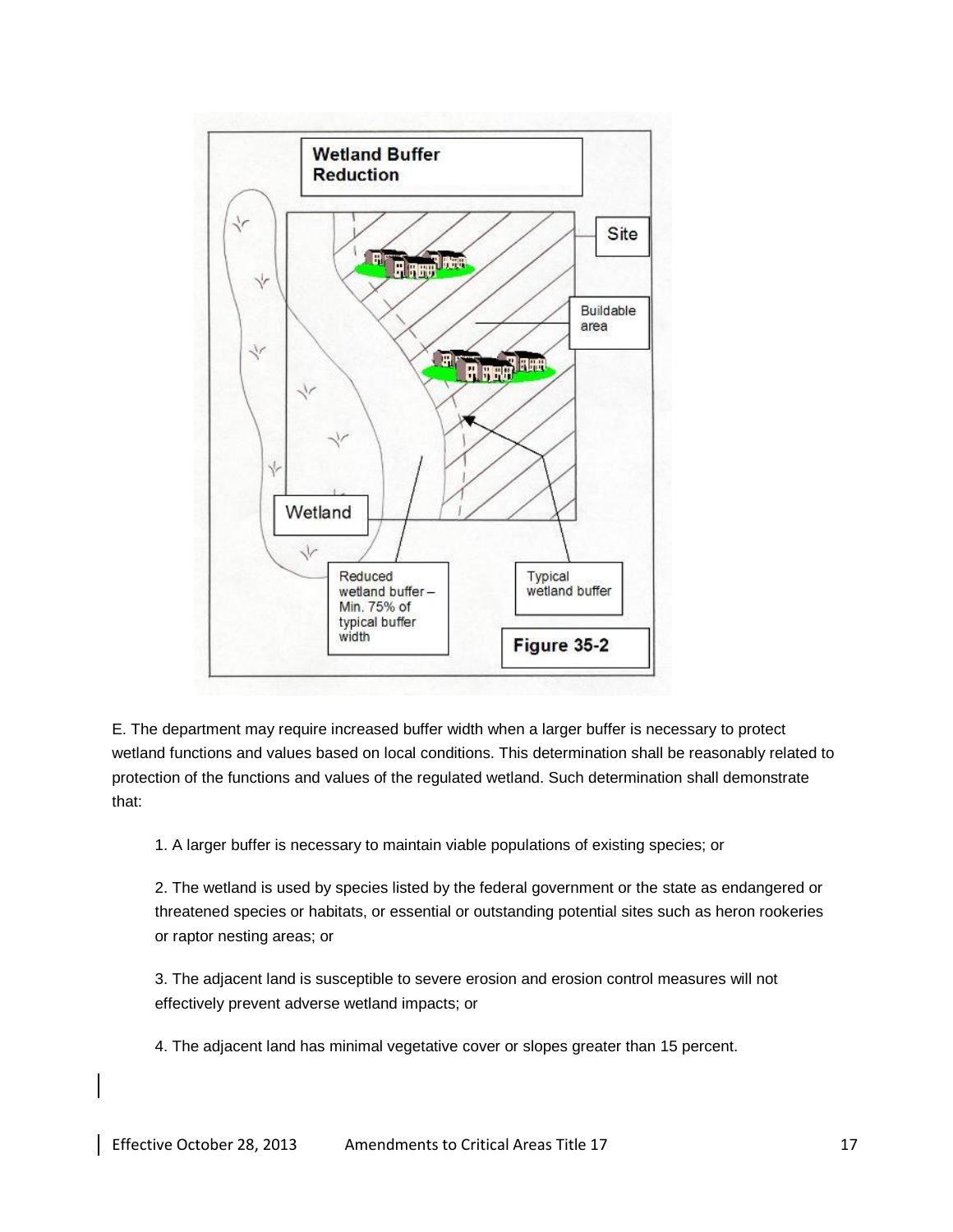## **Wetlands 17.35.045 Mitigation.**

Regulated activities within wetlands and buffers shall be mitigated pursuant to this chapter. Where SEPA environmental review is required, a threshold determination may not be made prior to department review of the mitigation plan.

A. All activities in wetlands and/or buffers shall be mitigated according to this section and the Department of Ecology manual: Guidelines for Developing Freshwater Wetlands Mitigation Plans and Proposals, current edition, as published by DOE *Wetland Mitigation in Washington State*, *Part 1: Agency Policies and Guidance* (Version 1, Publication #06-06-011a, March 2006) and *Wetland Mitigation in Washington State*, *Part 2: Developing Mitigation Plans* (Version 1, Publication #06-06-011b, March 2006). Except as specifically exempted, regulated activities shall not be permitted within wetlands and/or buffers unless an applicant demonstrates that all reasonable attempts have been made to avoid impacts to the wetland and/or buffer. Mitigation is considered in order of preference as noted below with (1) being most preferable and (5) being the least preferable. Applicants must establish that mitigation has been considered in order of preference prior to permit issuance. There may be circumstances when an alternative mitigation strategy is preferable.

1. Avoiding the impact altogether by not taking a certain action or parts of actions within the wetland and/or buffer;

2. Minimizing impacts by limiting the degree or magnitude of the action and its implementation, by using appropriate technology, or by taking affirmative steps to reduce impacts;

3. Rectifying the impact by repairing, rehabilitating, or restoring the affected environment;

4. Reducing or eliminating the impact over time by preservation and maintenance operations during the life of the action;

5. Compensating for the impact by replacing or providing substitute resources or environments. Mitigation for individual actions may include a combination of the above measures. Monitoring may be a part of one or more of the above measures.

B. Regulated activities which occur in buffers, and which will not eliminate wetland habitat, shall be mitigated according to a mitigation plan approved by the department. A mitigation plan for regulated activities in buffers shall contain the following components:

- 1. General goals of the mitigation plan;
- 2. Approximated site topography before and after alteration;
- 3. Location of proposed mitigation area;
- 4. General hydrologic patterns on the site before and after construction;

5. General plant selection and justification, planting instructions, and approximate planting sequencing and schedule;

- 6. A maintenance plan;
- 7. A monitoring and contingency plan.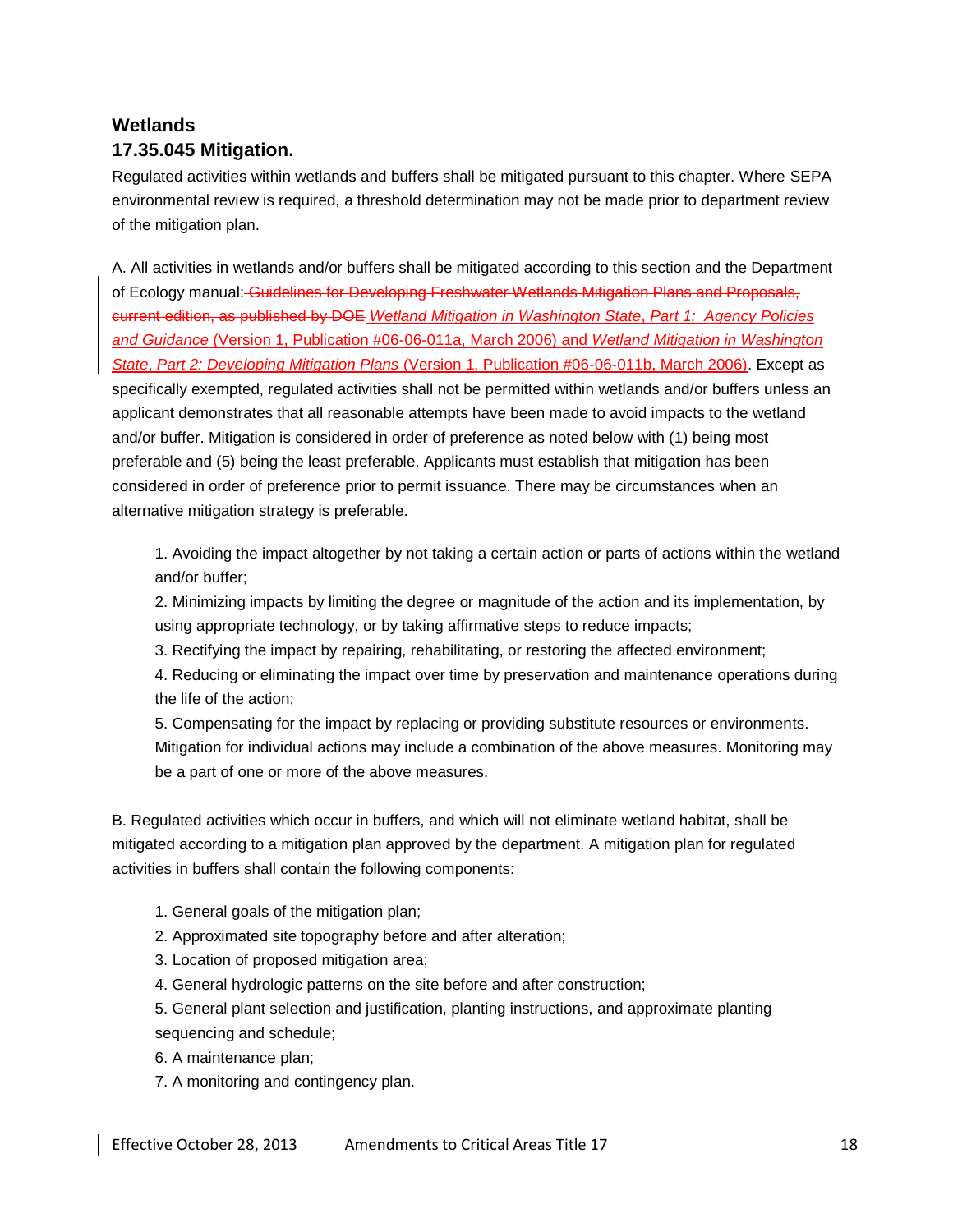8. A financial guarantee to ensure maintenance and/or implementation of the contingency plan. The financial guarantee must be equal or greater than 20% of the estimated cost of the mitigation work, but in no case shall be less than is necessary to implement the contingency plan.

C. Compensatory mitigation shall be required for filling wetlands and for other regulated activities in wetlands. Compensatory mitigation shall be accomplished per the Department of Ecology manual: Guidelines for Developing Freshwater Wetlands Mitigation Plans and Proposals, current addition. The above referenced document was developed jointly by six agencies including the Washington State Department of Ecology and Department of Fish and Wildlife, U.S. Army Corps of Engineers, U.S. Environmental Protection Agency and the U.S. Fish and Wildlife Service. These agencies, together with the city, have regulatory authority over wetland filling and related mitigation. Consistency with the above referenced document will ensure that submitted plans are adequately detailed for review by all responsible agencies. Replacement ratios for compensatory mitigation shall be pursuant to the subsection below.

1. When regulated activities occur in wetlands, the applicant shall preserve, restore, create, or enhance equivalent areas of wetlands. Equivalent areas shall be determined according to acreage, functional value, type, location, time factors, and projected success. No overall net losses shall occur in wetland acreage, functions and/or values, and any restored, created, or enhanced wetland shall be as persistent as the wetland it replaces. Buffers pursuant to 17.35.035 shall be provided for created, restored or enhanced wetlands.

2. When an applicant proposes to alter or eliminate wetland, the applicant shall replace, restore and/or enhance acreage at the following ratios:

| <b>Category and Type</b><br>of Wetland    | <b>Creation or Re-</b><br>establishment | <b>Rehabilitation</b> | <b>Enhancement</b> | <b>Preservation</b> |
|-------------------------------------------|-----------------------------------------|-----------------------|--------------------|---------------------|
| Category I: Bog,<br>Natural Heritage site | Not considered<br>possible              | 6:1                   | Case by case       | 10:1                |
| Category I: Mature<br>Forested            | 6:1                                     | 12:1                  | 24:1               | 24:1                |
| <b>Category I: Based</b><br>on functions  | 4:1                                     | 8:1                   | 16:1               | 20:1                |
| <b>Category II</b>                        | 3:1                                     | 6:1                   | 12:1               | 20:1                |
| Category III                              | 2:1                                     | 4:1                   | 8:1                | 15:1                |
| <b>Category IV</b>                        | 1.5:1                                   | 3:1                   | 6:1                | 10:1                |

#### **Table 4 - Wetland Mitigation Replacement Ratios**\*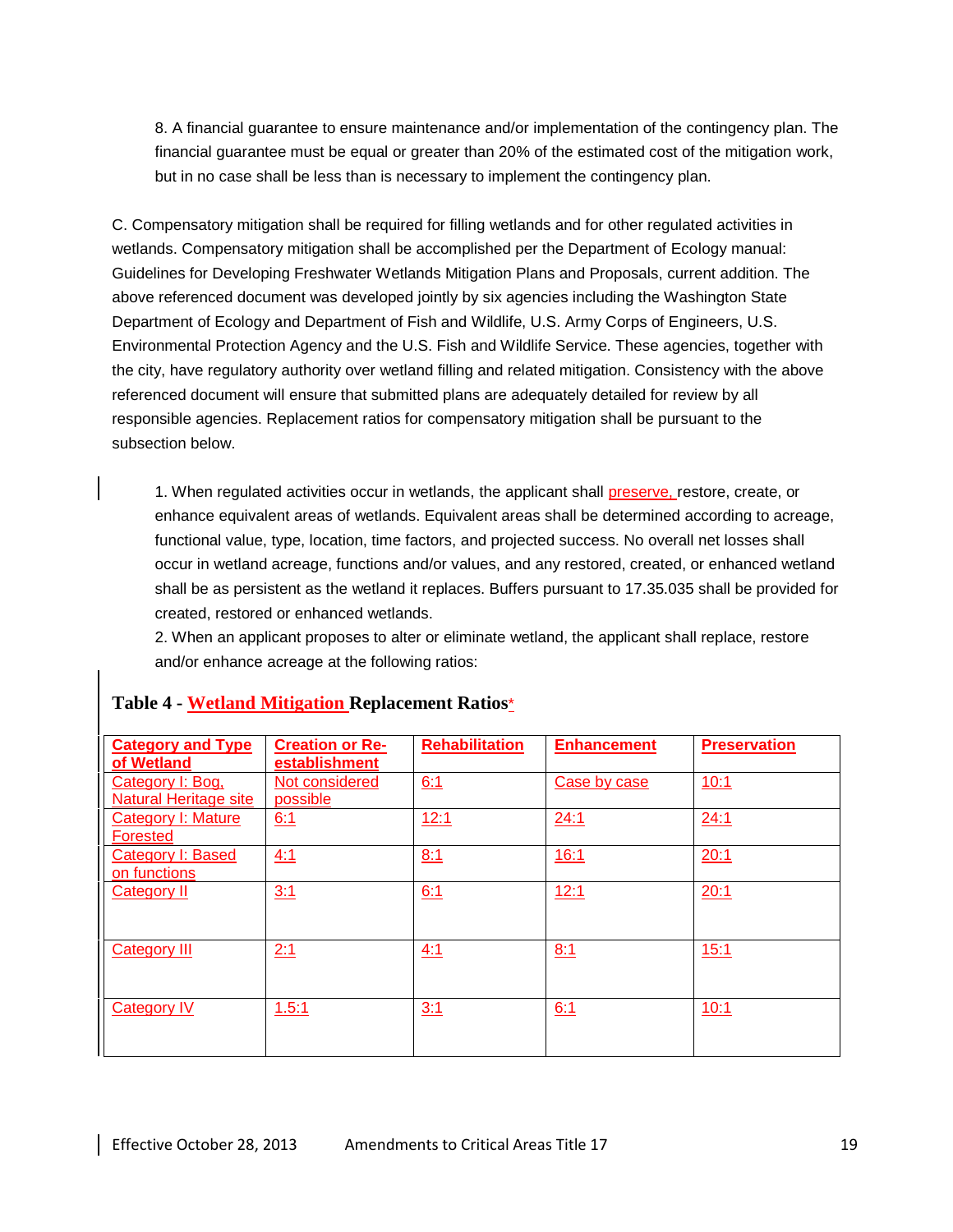|                      | Creation and<br>Restoration | <b>Enhancement</b> |
|----------------------|-----------------------------|--------------------|
| Category I           | 6:1                         | 12:1               |
| Category H<br>and HH |                             |                    |
| ·Forested            | 3:1                         | 6:1                |
| Other                | 2:1                         | 4:1                |
| Category IV          | 1.25:1                      | 2.5:1              |

\*Ratios read as follows: Acreage replaced: Acreage lost

3. Ratios provided are for proposed projects with in-kind replacement that occurs prior to regulated activities on the site. Replaced, restored or enhanced wetlands must be located within the same drainage basin as the filled wetland, but are not required to be located on the same property. The department may increase the ratios under the following circumstances:

a. Uncertainty as to the probable success of the proposed restoration, enhancement or creation; or

b. Significant period of time between destruction and replication of wetland functions; or

- c. Projected losses in wetland functional value; or
- d. Out-of kind compensation.

4. The department may allow the minimum acreage replacement ratio to be decreased if the applicant provides findings of special studies coordinated with agencies with expertise, which demonstrate that, no net loss of wetland function or value results from the decreased ratio. In no case shall the department approve a ratio less than 1:1.

5. In-kind compensation shall be provided except where the applicant demonstrates that:

a. Greater functional and habitat values can be achieved through out-of-kind mitigation; or

b. The wetland system is already significantly degraded; or

c. Problems such as the presence of exotic vegetation and changes in watershed hydrology make implementation of in-kind compensation infeasible; or

d. Out-of-kind replacement will best meet identified regional goals (e.g., replacement of historically diminished wetland types).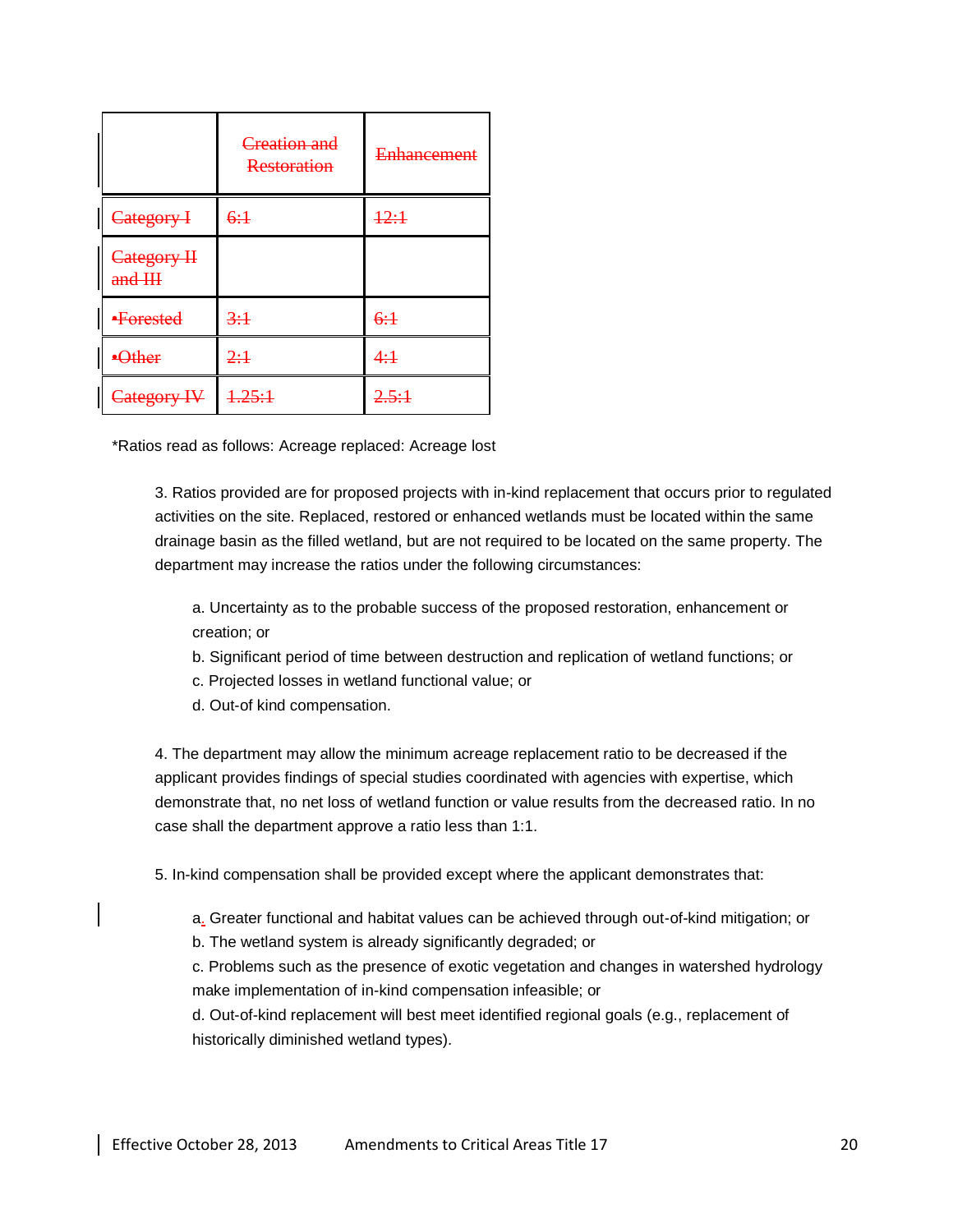D. Credit/Debit Method. To more fully protect functions and values, and as an alternative to the mitigation ratios found in the joint guidance *"Wetland Mitigation in Washington State Parts I and II"*(Ecology Publication #06-06-011a-b, Olympia, WA, March, 2006), the administrator may allow mitigation based on the "credit/debit" method developed by the Department of Ecology in "*Calculating Credits and Debits for Compensatory Mitigation in Wetlands of Western Washington: Operational Draft,"* (Ecology Publication #10-06-011, Olympia, WA, February 2011, or as revised).

ED. Financial guarantees. Mitigation shall be accomplished prior to the start of any regulated activity that impacts wetland area.

1. If development permits are issued prior to completion of mitigation work, financial guarantees shall be required to ensure mitigation is completed. Financial guarantees shall be 125% of the estimated cost of implementation of the mitigation plan.

2. Appropriate financial guarantees shall be in place to ensure that maintenance; monitoring and/or contingency plans shall be accomplished. Financial guarantees for contingency plans should be 20% of the cost of implementation of the mitigation plan.

FE. Wetland mitigation banking may be permitted as a flexible alternative to standard compensatory mitigation. Wetland mitigation banking shall be conducted per the requirements of 173-700 WAC. The department may adopt additional administrative rules to administer wetland mitigation banking.

1. Credits from a wetland mitigation bank may be approved for use as compensation for unavoidable impacts to wetlands when:

a. The bank is certified under state rules;

b. The Administrator determines that the wetland mitigation bank provides appropriate compensation for the authorized impacts; and

c. The proposed use of credits is consistent with the terms and conditions of the bank's certification.

2. Replacement ratios for projects using bank credits shall be consistent with replacement ratios specified in the bank's certification.

3. Credits from a certified wetland mitigation bank may be used to compensate for impacts located within the service area specified in the bank's certification. In some cases, the service area of the bank may include portions of more than one adjacent drainage basin for specific wetland functions.

G. In-Lieu Fee. To aid in the implementation of off-site mitigation, the City may develop a program which prioritizes wetland areas for use as mitigation and/or allows payment in lieu of providing mitigation on a development site. This program shall be developed and approved through a public process and be consistent with state and federal rules. The program should address: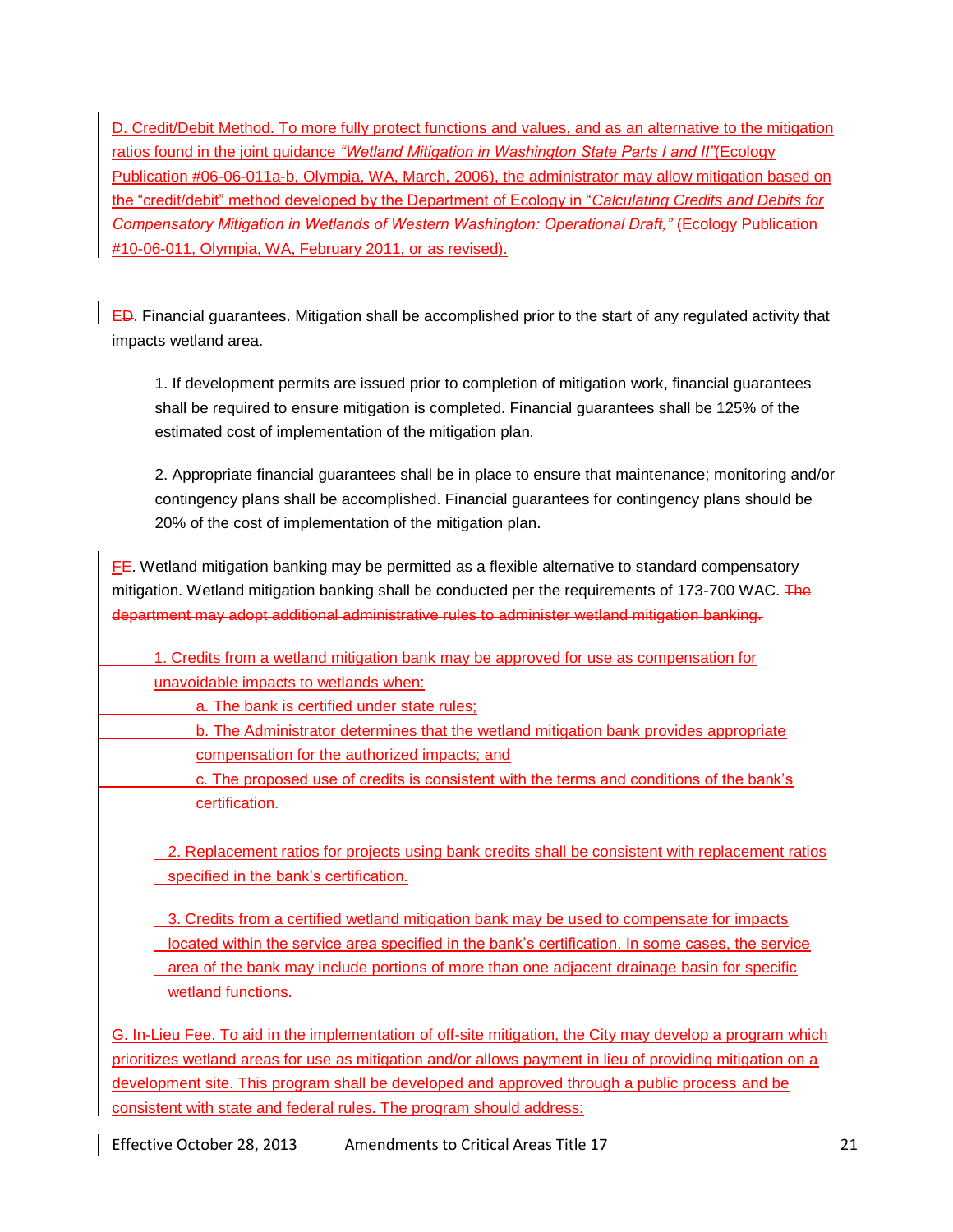1. The identification of sites within the City that are suitable for use as off-site mitigation. Site suitability shall take into account wetland functions, potential for wetland degradation, and potential for urban growth and service expansion, and

2. The use of fees for mitigation on available sites that have been identified as suitable and prioritized.

H. Advance Mitigation. Mitigation for projects with pre-identified impacts to wetlands may be constructed in advance of the impacts if the mitigation is implemented according to state and federal rules.

I. Alternative Mitigation Plans. The Administrator may approve alternative critical areas mitigation plans that are based on best available science, such as priority restoration plans that achieve restoration goals identified in the SMP. Alternative mitigation proposals must provide an equivalent or better level of protection of critical area functions and values than would be provided by the strict application of this chapter.

The Administrator shall consider the following for approval of an alternative mitigation proposal:

1. The proposal uses a watershed approach consistent with Selecting Wetland Mitigation Sites Using a Watershed Approach (Ecology Publication #09-06-32, Olympia, WA, December 2009.)

2. Creation or enhancement of a larger system of natural areas and open space is preferable to the preservation of many individual habitat areas;

3. Mitigation according to Section E is not feasible due to site constraints such as parcel size, stream type, wetland category, or geologic hazards;

4. There is clear potential for success of the proposed mitigation at the proposed mitigation site;

5. The plan shall contain clear and measurable standards for achieving compliance with the specific provisions of the plan. A monitoring plan shall, at a minimum, meet the provisions in Section I;

6. The plan shall be reviewed and approved as part of overall approval of the proposed use; *Wetlands Guidance for Small Cities Western Washington Version Page A-23* 

7. A wetland of a different type is justified based on regional needs or functions and values; the replacement ratios may not be reduced or eliminated unless the reduction results in a preferred environmental alternative;

8. Mitigation guarantees shall meet the minimum requirements as outlined in Section.I.a.viii;

9. Qualified professionals in each of the critical areas addressed shall prepare the plan;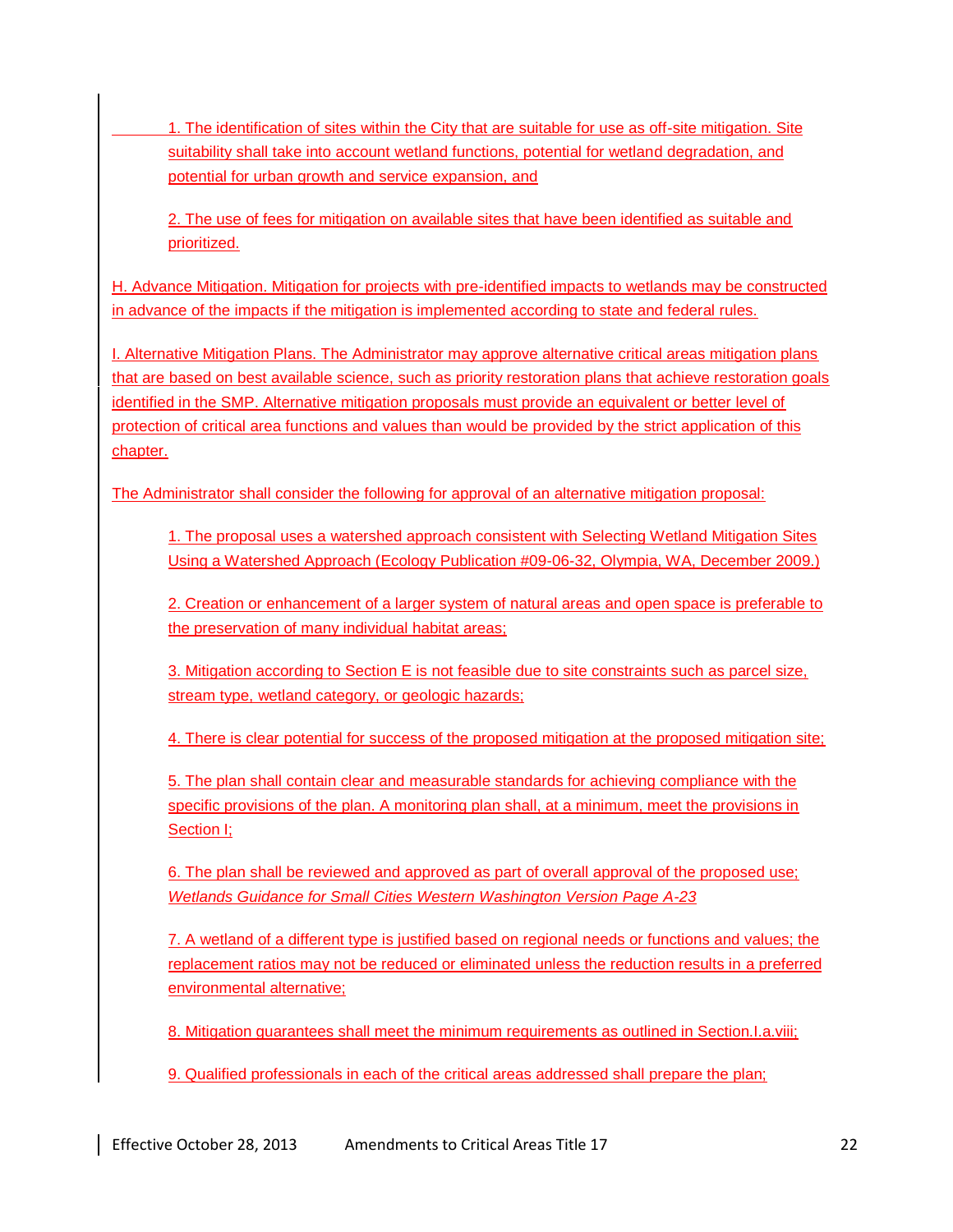10. The City may consult with agencies with expertise and jurisdiction over the resources during the review to assist with analysis and identification of appropriate performance measures that adequately safeguard critical areas.

J. Monitoring program and contingency plan.

1. If the wetland mitigation plan includes compensatory mitigation, a monitoring program shall be implemented to determine the success of the compensatory mitigation project.

2. Specific criteria shall be provided for evaluating the mitigation proposal relative to the goals and objectives of the project and for beginning remedial action or contingency measures. Such criteria may include water quality standards, survival rates of planted vegetation, species abundance and diversity targets, habitat diversity indices, or other ecological, geological or hydrological criteria.

3. A contingency plan shall be established for compensation in the event that the mitigation project is inadequate or fails.

4. Requirements of the monitoring program and contingency plan are as follows:

a. During monitoring, use scientific procedures for establishing the success or failure of the project;

b. For vegetation determinations, permanent sampling points shall be established;

c. Vegetative success equals 80 percent per year survival of planted trees and shrubs and 80 percent per year cover of desirable understory or emergent species;

d. Submit monitoring reports of the current status of the mitigation project to the Administrator. The reports are to be prepared by a qualified wetland specialist and shall include monitoring information on wildlife, vegetation, water quality, water flow, stormwater storage and conveyance, and existing or potential degradation, and shall be produced on the following schedule:

i. At time of construction;

ii. Thirty days after planting;

iii. Early in the growing season of the first year;

iv. End of the growing season of first year;

v. Twice the second year;

vi. Annually;

e. Monitor a minimum of three and up to 10 growing seasons, depending on the complexity of the wetland system. The time period will be determined and specified in writing prior to the implementation of the site plan;